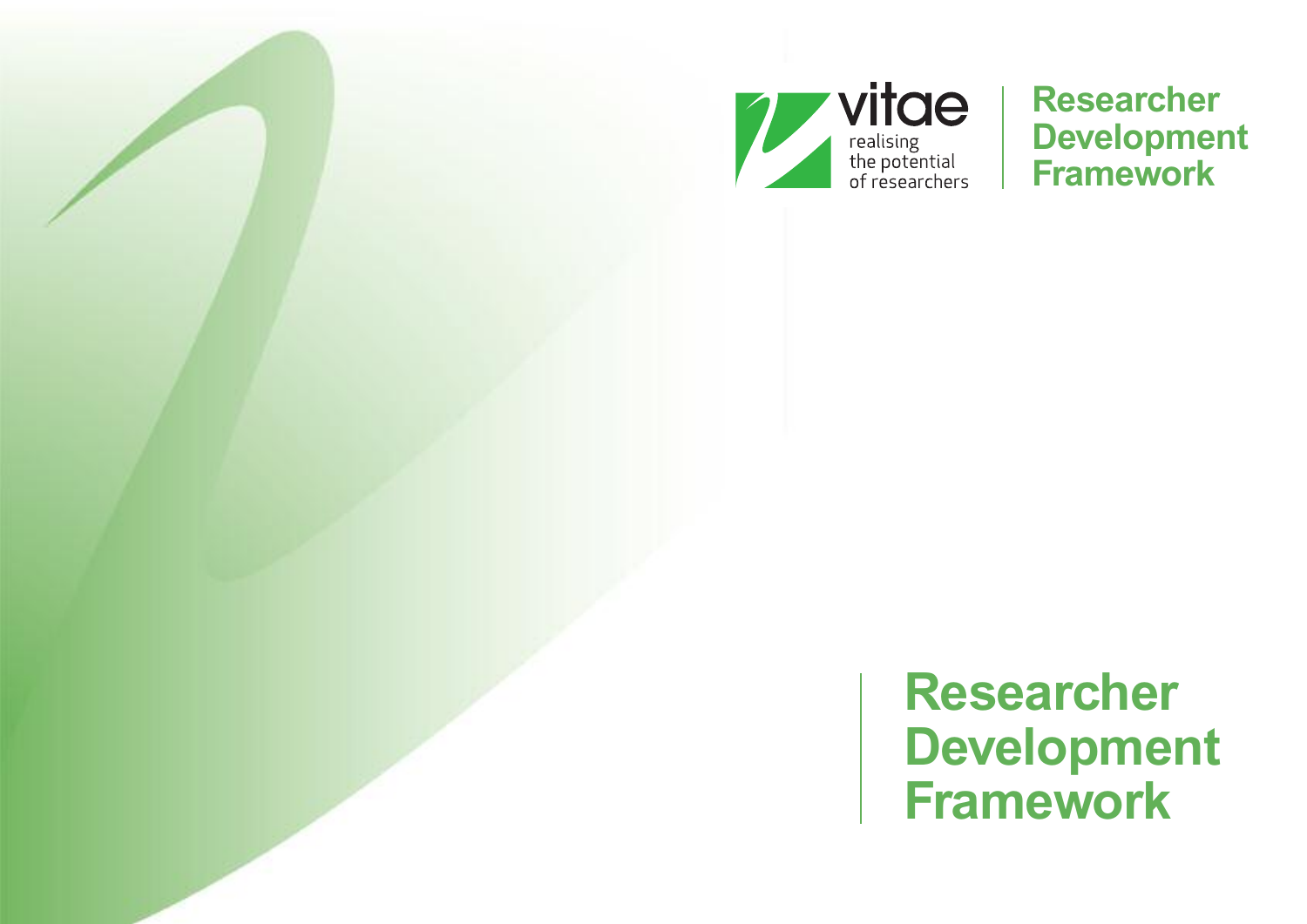# **Researcher Development Framework**

## **Overview**

The Researcher Development Framework (RDF) is a major new approach to researcher development, to enhance our capacity to build the UK workforce, develop world-class researchers and build our research base.

The RDF is a professional development framework for planning, promoting and supporting the personal, professional and career development of researchers in higher education. It articulates the knowledge, behaviours and attributes of successful researchers and encourages them to realise their potential.

#### **The Framework is designed for:**

- **■** researchers to evaluate and plan their professional development
- managers and supervisors of researchers in their role supporting the development of researchers
- **■** trainers, developers, human resources specialists and careers advisors in the planning and provision of support for researchers' development.

It will also be of interest to employers to understand the portfolio of skills unique to researchers and their potential as highly-valued employees, individuals interested in becoming researchers, and researchers looking to move into higher education from other sectors. Policymakers, funders of researchers and other stakeholders will find the associated Researcher Development Statement (RDS) <sup>1</sup> a useful strategic overview of the RDF.

The RDF supports the implementation of the Concordat to Support the Career Development of Researchers<sup>2</sup>, the QAA Code of practice for research degree programmes<sup>3</sup> and the 'Roberts' recommendations for postgraduate researchers and research staff 4 .

The RDF is not intended to be linked to performance management or replace locally agreed progression criteria or job requirements.

1[www.vitae.ac.uk/rds](http://www.vitae.ac.uk/rds)

2[www.researchconcordat.ac.uk](http://www.researchconcordat.ac.uk)



<sup>3</sup> [www.qaa.ac.uk](http://www.qaa.ac.uk)

<sup>4</sup> [http://webarchive.nationalarchives.gov.uk/+/http:/www.hm-](http://webarchive.nationalarchives.gov.uk/+/http:/www.hm-treasury.gov.uk/set_for_success.htm) treasury.gov.uk/set\_for\_success.htm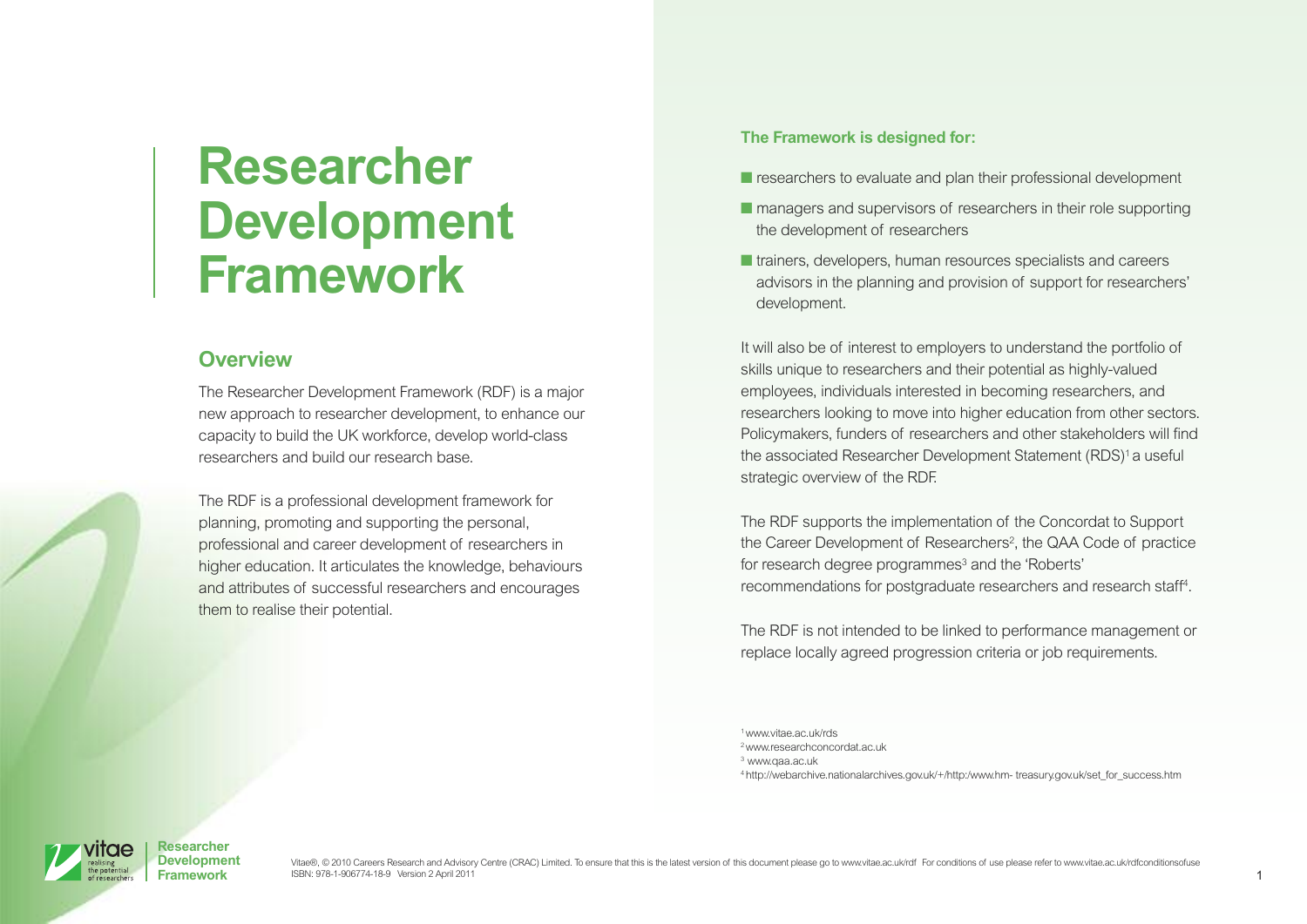#### **Structure**

The RDF has been created from empirical data, collected through interviewing researchers, to identify the characteristics of excellent researchers expressed in the RDF as 'descriptors'. The descriptors are structured in four domains and twelve sub-domains, encompassing the knowledge, intellectual abilities, techniques and professional standards to do research, as well as the personal qualities, knowledge and skills to work with others and ensure the wider impact of research. Each of the sixty-three descriptors contains between three to five phases, representing distinct stages of development or levels of performance within that descriptor.

The RDF has been incorporated into a downloadable Professional Development Planner to enable researchers to identify the areas in the framework they want to develop further and to create an action plan.

Income and funding generation Financial management Infrastructure and resources Career management Continuing professional development Responsiveness to opportunities Networking Reputation and esteem Analysing Synthesising Critical thinking Evaluating Problem solving Inquiring mind Intellectual insight Innovation Argument construction Intellectual risk Communication methods Communication media Publication **Teaching** Public engagement Enterprise Policy Society and culture Global citizenship Enthusiasm Perseverance Integrity Self-confidence Self-reflection Responsibility Health and safety Ethics, principles and sustainability Legal requirements IPR and copyright Respect and confidentiality Attribution and co-authorship Appropriate practice Preparation and prioritisation Commitment to research Time management Responsiveness to change Work-life balance Research strategy Project planning and delivery Risk management Collegiality Team working People management Supervision Mentoring Influence and leadership Collaboration Equality and diversity Subject knowledge Research methods: theoretical knowledge Research methods: practical application Information seeking Information literacy and management **Languages** Academic literacy and numeracy **Engagement, influence and impact** The knowledge and skills to work with others and ensure the wider impact of research. **Knowledge and intellectual abilities** The knowledge, intellectual abilities and techniques to do research. **Research governance and organisation** The knowledge of the standards, requirements and professionalism to do research. **Personal effectiveness** The personal qualities and approach to be an effective researcher. **Domain D Domain A Domain C** Domain B **Knowl ( e A dge base 1) Finance, funding and r ( C esources 3) Creativity (A3) Professional conduct (C1) Cognitive abilities (A2) Research management (C2) Professional and career development (B3) Working with others (D1)** Self-ma **(B2) Communication and dissemination (D2) Personal qualities (B1) Engagement and impact (D3)** Financial management<br>
Infrastructure and resources<br>
Responsiveness to opportunities<br>
Responsiveness to opportunities<br>
Responsiveness to opportunities<br>
Responsiveness to opportunities<br>
Responsiveness to opportunities<br>
Respo



**Researcher Development**

Vitae®, @ 2010 Careers Research and Advisory Centre (CRAC) Limited. To ensure that this is the latest version of this document please go to [www.vitae.ac.uk/rdf](http://www.vitae.ac.uk/rdf) For conditions of use please refer to www.vitae.ac.uk/rdfcondi ISBN: 978-1-906774-18-9 Version 2 April 2011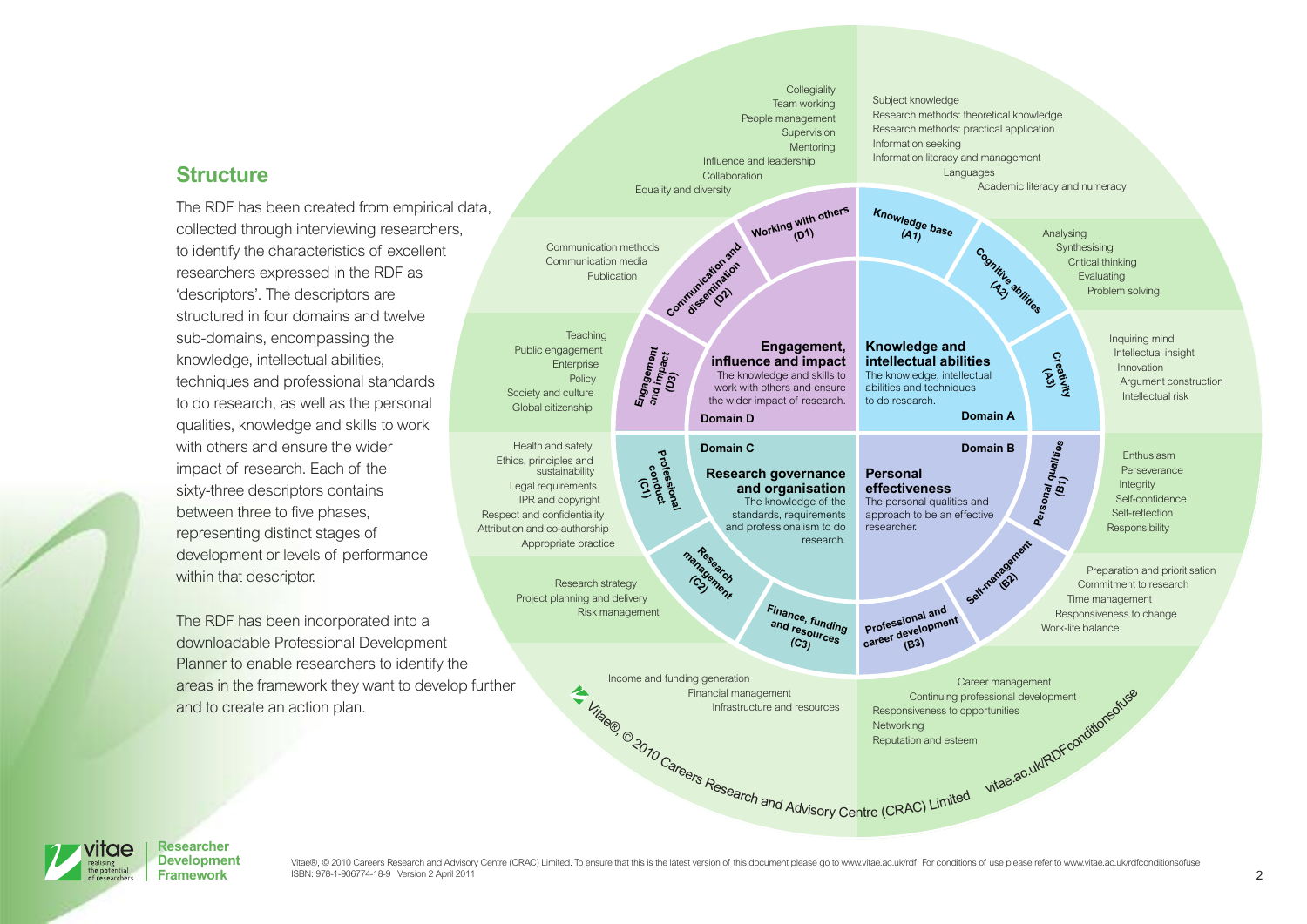# **Domain A: Knowledge and intellectual abilities**

This domain contains the knowledge and intellectual abilities needed to be able to carry out excellent research.

#### **Sub-domains**

| and descriptors                                        | Phase 1                                                                                                                                                                                                                                                                                                                                                                                     | Phase 2                                                                                                                                                                                                                                                      | Phase 3                                                                                                                                                                                       | Phase 4                                                                                                                                                    | Phase 5                                                                                                                                                                                                                                                                                                                      |
|--------------------------------------------------------|---------------------------------------------------------------------------------------------------------------------------------------------------------------------------------------------------------------------------------------------------------------------------------------------------------------------------------------------------------------------------------------------|--------------------------------------------------------------------------------------------------------------------------------------------------------------------------------------------------------------------------------------------------------------|-----------------------------------------------------------------------------------------------------------------------------------------------------------------------------------------------|------------------------------------------------------------------------------------------------------------------------------------------------------------|------------------------------------------------------------------------------------------------------------------------------------------------------------------------------------------------------------------------------------------------------------------------------------------------------------------------------|
| A1                                                     | <b>Knowledge base</b>                                                                                                                                                                                                                                                                                                                                                                       |                                                                                                                                                                                                                                                              |                                                                                                                                                                                               |                                                                                                                                                            |                                                                                                                                                                                                                                                                                                                              |
| 1. Subject<br>knowledge                                | Has, at least, core knowledge and<br>basic understanding of key<br>concepts, issues and history of<br>thought.<br>Knows of recent advances within<br>own research area and in related<br>areas. $(A3)^*$<br>Is working towards making an<br>original contribution to knowledge.<br>Is developing a broader awareness<br>of international and non-academic<br>aspects of knowledge creation. | subject areas – and becomes familiar with associated areas in other<br>disciplines/research areas.<br>Demonstrates link between own research and real world affairs.<br>Situates knowledge in international context.                                         | Develops detailed and thorough knowledge/understanding of own and related                                                                                                                     | multiple perspectives.<br>disciplines/research areas. Uses this knowledge to enrich own<br>discipline/research area.<br>Exercises international influence. | Stimulates new knowledge; may make outstanding breakthroughs. Considers<br>Has deep and holistic understanding of strategic direction and intellectual<br>developments of discipline/research area and its inter-relatedness with other<br>Contributes to the integrity and future vibrancy of the discipline/research area. |
| 2. Research<br>$methods -$<br>theoretical<br>knowledge | Understands relevant research<br>methodologies and techniques and<br>their appropriate application within<br>own research area. (A4)*<br>Justifies the principles and<br>experimental techniques used in<br>own research. (B6)*                                                                                                                                                             | Appreciates the value of a range of<br>standards and methods/techniques<br>for information/data collection and<br>analysis; assesses and<br>demonstrates usefulness and<br>validity of information/data in the<br>context of a specific<br>problem/question. | Combines and justifies<br>methods/techniques designed<br>specifically for an investigation in<br>a flexible and vigorous manner.                                                              | and support others working in, an inter-disciplinary way.                                                                                                  | Recognises the value of alternative research paradigms and is able to work in,                                                                                                                                                                                                                                               |
| 3. Research<br>$methods -$<br>practical<br>application | Uses a range of research methods<br>linked to study area; documents<br>own activity.<br>Shows growing competence in own<br>subject area and is developing<br>awareness of alternative methods<br>and analysis techniques.                                                                                                                                                                   | Develops research approach and<br>applies a range of appropriate<br>methods and techniques with<br>confidence.<br>Documents and evaluates research<br>processes, using statistics where<br>appropriate.                                                      | Educates and guides others in the<br>appropriate selection and use of<br>research design, information/data<br>collection, information/data<br>management, analysis and<br>methods/techniques. | analysis techniques.<br>Sets expectations for application of methods locally, nationally and<br>internationally.                                           | Creates new models and hypotheses, research designs, data collection and                                                                                                                                                                                                                                                     |



Vitae®, @ 2010 Careers Research and Advisory Centre (CRAC) Limited. To ensure that this is the latest version of this document please go to [www.vitae.ac.uk/rdf](http://www.vitae.ac.uk/rdf) For conditions of use please refer to www.vitae.ac.uk/rdfcondi \* Joint Statement of the UK Research Councils' Training Requirements for Research Students, 2001, UK GRAD Programme and the Research Councils [www.vitae.ac.uk/jss](http://www.vitae.ac.uk/jss) ISBN: 978-1-906774-18-9 Version 2 April 2011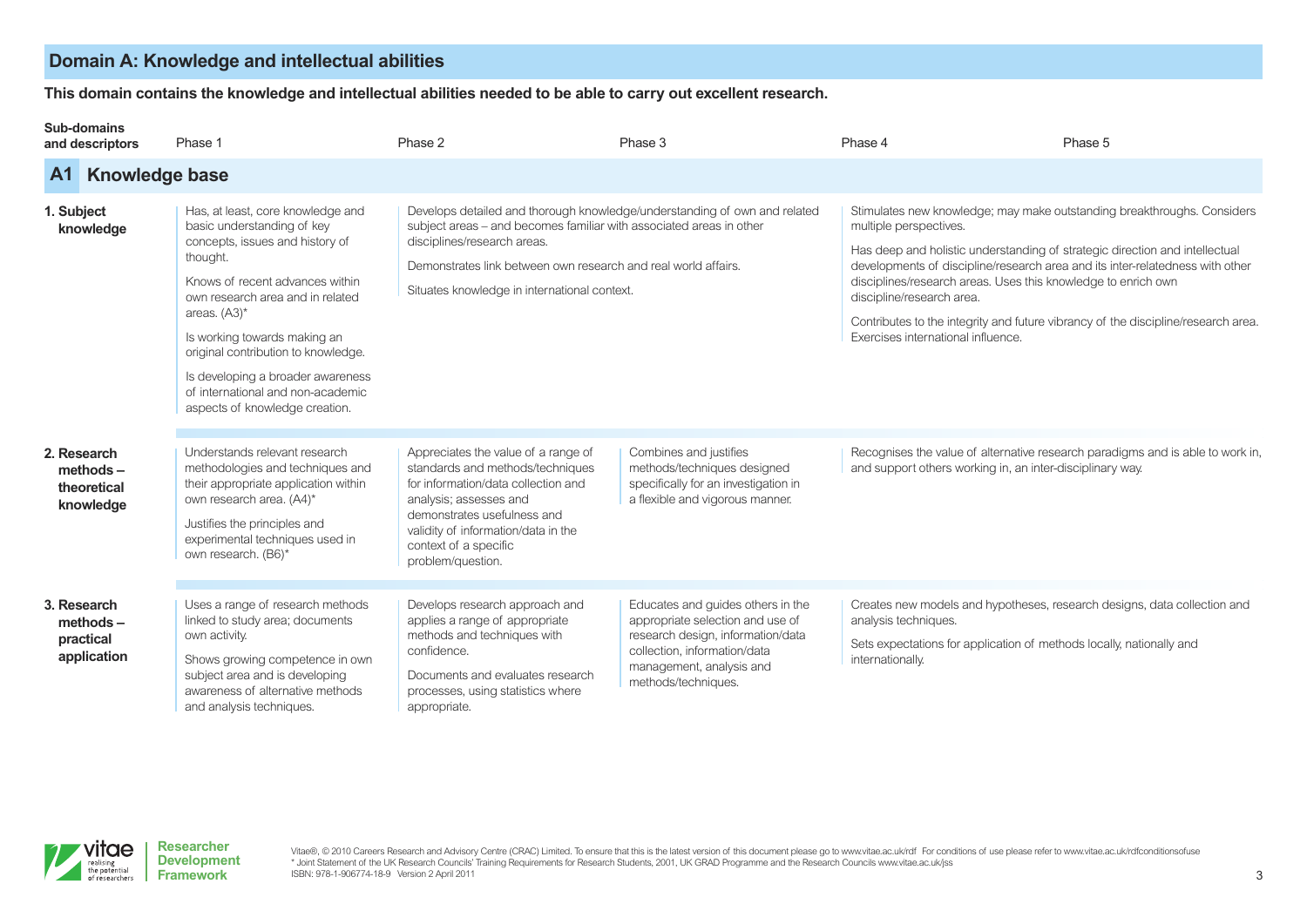#### **Sub-domains**

| Sub-domains<br>and descriptors               | Phase 1                                                                                                                                                                                                                                                                                                                                                                                                                                                                                                           | Phase 2                                                                                                                                                                                                                                                                                                                           | Phase 3                                                                                                                                                                                                                    | Phase 4                                                                                                                                                                                     | Phase 5 |
|----------------------------------------------|-------------------------------------------------------------------------------------------------------------------------------------------------------------------------------------------------------------------------------------------------------------------------------------------------------------------------------------------------------------------------------------------------------------------------------------------------------------------------------------------------------------------|-----------------------------------------------------------------------------------------------------------------------------------------------------------------------------------------------------------------------------------------------------------------------------------------------------------------------------------|----------------------------------------------------------------------------------------------------------------------------------------------------------------------------------------------------------------------------|---------------------------------------------------------------------------------------------------------------------------------------------------------------------------------------------|---------|
| <b>Knowledge base</b><br>A <sub>1</sub>      |                                                                                                                                                                                                                                                                                                                                                                                                                                                                                                                   |                                                                                                                                                                                                                                                                                                                                   |                                                                                                                                                                                                                            |                                                                                                                                                                                             |         |
| 4. Information<br>seeking                    | Acquires and develops search and<br>discovery skills and techniques.<br>Identifies and accesses appropriate<br>bibliographical resources, archives<br>and other sources of relevant<br>information (C3)* including<br>web-based resources, primary<br>sources and repositories.<br>Makes best use of a range of<br>current tools and techniques.<br>Assesses the reliability, reputation,<br>currency, authority and relevance<br>of sources.<br>Seeks feedback from relevant<br>groups to access other insights. | Conducts advanced searches<br>using a range of information<br>software, resources and<br>techniques; recognises their<br>advantages and limitations.<br>Recognises the importance of<br>bibliometrics and citations.                                                                                                              | Shows highly developed awareness of appropriate sources for research.<br>Uses a range of specialist print and on-line resources, as appropriate.                                                                           | Manages bibliometrics and citations to best advantage and with a high level of proficiency.<br>Educates others in information/data seeking, accessing, evaluating and verifying techniques. |         |
| 5. Information<br>literacy and<br>management | Designs and executes systems for<br>the acquisition and collation of<br>information using information<br>technology appropriately (e.g. word<br>processing, spreadsheets,<br>simulation systems, databases).<br>$(C2, C4)^*$<br>Develops awareness of<br>information/data security and<br>longevity issues.<br>Knows where to obtain expert<br>advice, i.e. information/data<br>managers, archivists and librarians.                                                                                              | Develops awareness of the<br>creation, organisation, validation,<br>sharing, storing and curation of<br>information/data and the associated<br>risks.<br>Understands legal, ethical and<br>security requirements involved in<br>information/data management,<br>especially over time.<br>Has knowledge of purpose of<br>metadata. | Advises and educates peers, less<br>experienced researchers, students<br>and staff in discipline/research<br>area-specific information/data<br>management techniques, data<br>security, legal and ethical<br>requirements. | Develops new techniques for information management.<br>Keeps abreast of and anticipates trends in the design and use of<br>information/data collection, analysis and preservation.          |         |
| 6. Languages                                 | Has excellent knowledge of<br>language(s) appropriate for<br>research, including technical<br>language.                                                                                                                                                                                                                                                                                                                                                                                                           | Learns additional language(s),<br>including technical, appropriate for<br>research and career development.                                                                                                                                                                                                                        | Becomes fluent/expert in additional relevant language(s).                                                                                                                                                                  |                                                                                                                                                                                             |         |



Vitae®, @ 2010 Careers Research and Advisory Centre (CRAC) Limited. To ensure that this is the latest version of this document please go to [www.vitae.ac.uk/rdf](http://www.vitae.ac.uk/rdf) For conditions of use please refer to www.vitae.ac.uk/rdfoondi \* Joint Statement of the UK Research Councils' Training Requirements for Research Students, 2001, UK GRAD Programme and the Research Councils [www.vitae.ac.uk/jss](http://www.vitae.ac.uk/jss) ISBN: 978-1-906774-18-9 Version 2 April 2011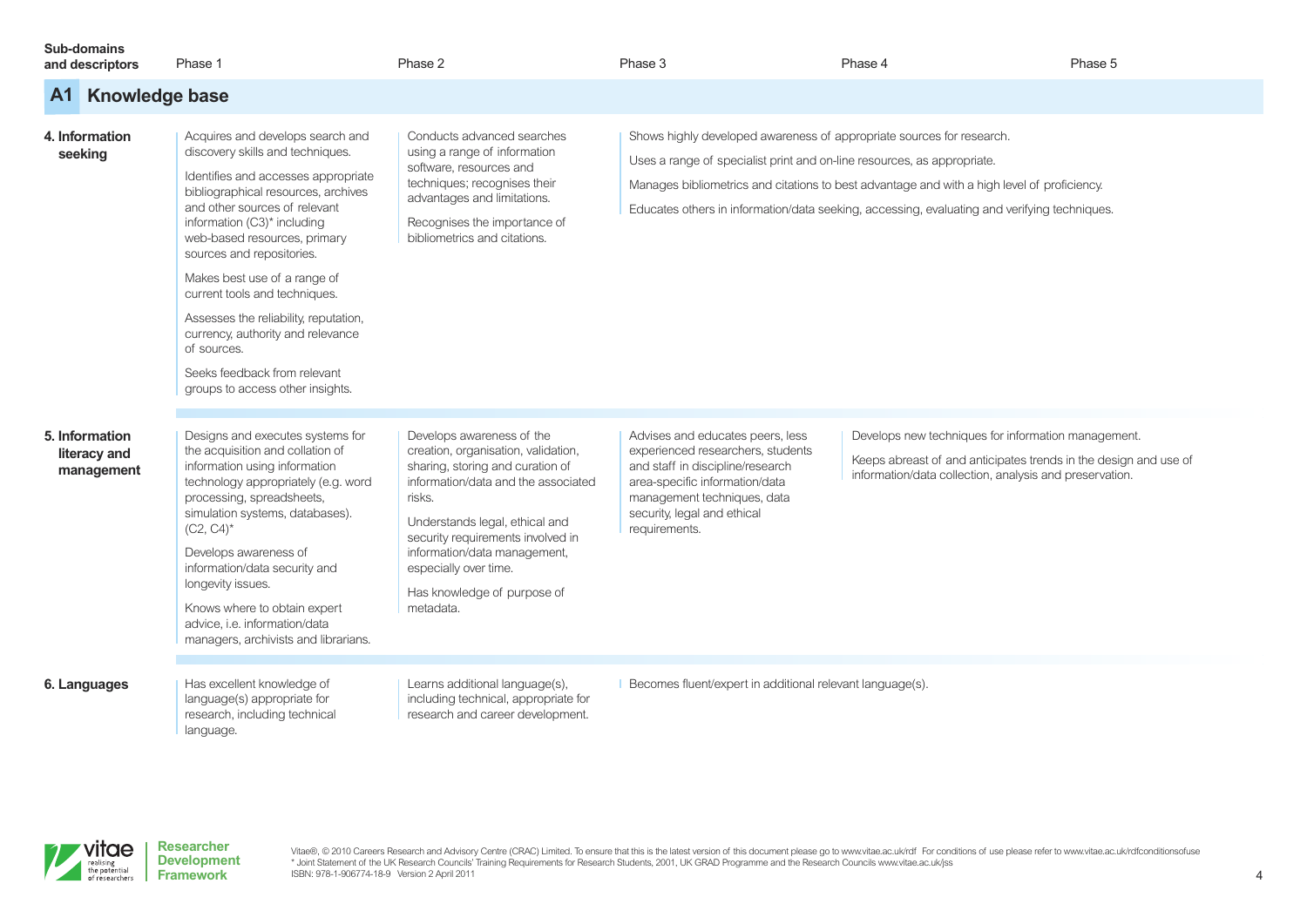| Sub-domains<br>and descriptors          | Phase 1                                                                                                                                                                                                                                                                                                                                                                                                                                                                                                                                                                                                                                                                    | Phase 2                                                                                                                                                                                                                                                                                                                                                                                                                             | Phase 3                                                                                                                    | Phase 4 | Phase 5                                                                                                                                                                                                       |
|-----------------------------------------|----------------------------------------------------------------------------------------------------------------------------------------------------------------------------------------------------------------------------------------------------------------------------------------------------------------------------------------------------------------------------------------------------------------------------------------------------------------------------------------------------------------------------------------------------------------------------------------------------------------------------------------------------------------------------|-------------------------------------------------------------------------------------------------------------------------------------------------------------------------------------------------------------------------------------------------------------------------------------------------------------------------------------------------------------------------------------------------------------------------------------|----------------------------------------------------------------------------------------------------------------------------|---------|---------------------------------------------------------------------------------------------------------------------------------------------------------------------------------------------------------------|
| A <sub>1</sub>                          | <b>Knowledge base</b>                                                                                                                                                                                                                                                                                                                                                                                                                                                                                                                                                                                                                                                      |                                                                                                                                                                                                                                                                                                                                                                                                                                     |                                                                                                                            |         |                                                                                                                                                                                                               |
| 7. Academic<br>literacy and<br>numeracy | Ability to understand, interpret,<br>create and communicate<br>appropriately within an academic<br>context.<br>Prepares grammatically and<br>syntactically correct content for<br>presentations.<br>Writes in a style appropriate to<br>purpose (E1) <sup>*</sup> and context for<br>specialist and non-specialist<br>audiences.<br>Is mathematically competent to<br>undertake research in own<br>discipline/research area;<br>understands and applies any<br>statistics that may be used in the<br>discipline/research area; analyses<br>data and uses appropriate<br>computer packages.<br>Is IT literate and competent in using<br>information and digital technology. | Continues to develop academic<br>literacy abilities within wider<br>contexts; understands the literacy<br>requirements for different<br>communication media.<br>Develops capabilities in IT and<br>digital technology, as appropriate.<br>Presents complex ideas with clarity.<br>Understands analytical or<br>statistical procedures in related<br>disciplines/research areas and<br>continues to develop mathematical<br>ability. | discipline/research area.<br>Educates, advises and guides others in academic literacy and numeracy skills, as appropriate. |         | Has high level academic literacy and numeracy across a range of contexts and communication media.<br>Keeps up to date with the use of the latest IT and mathematical tools, techniques and procedures for the |

# **A2 Cognitive abilities**

| 1. Analysing    | Critically analyses and evaluates<br>own findings and those of others.<br>$(A5)^*$<br>Validates datasets of others.                          | Has outstanding analytical abilities.<br>Has well developed analytical abilities with knowledge of a range of methods.<br>Willing to learn new ones.<br>Develops the analytical understanding of less experienced researchers and<br>staff.                                   |
|-----------------|----------------------------------------------------------------------------------------------------------------------------------------------|-------------------------------------------------------------------------------------------------------------------------------------------------------------------------------------------------------------------------------------------------------------------------------|
| 2. Synthesising | Sees connections between own<br>research and previous studies.<br>Benefits from quidance with<br>synthesising information/data and<br>ideas. | Makes imaginative leaps of understanding across disciplines/research areas/agendas and beyond academia.<br>Critically synthesises new and<br>complex information from diverse<br>sources.**<br>Recognises patterns and<br>connections beyond own<br>discipline/research area. |

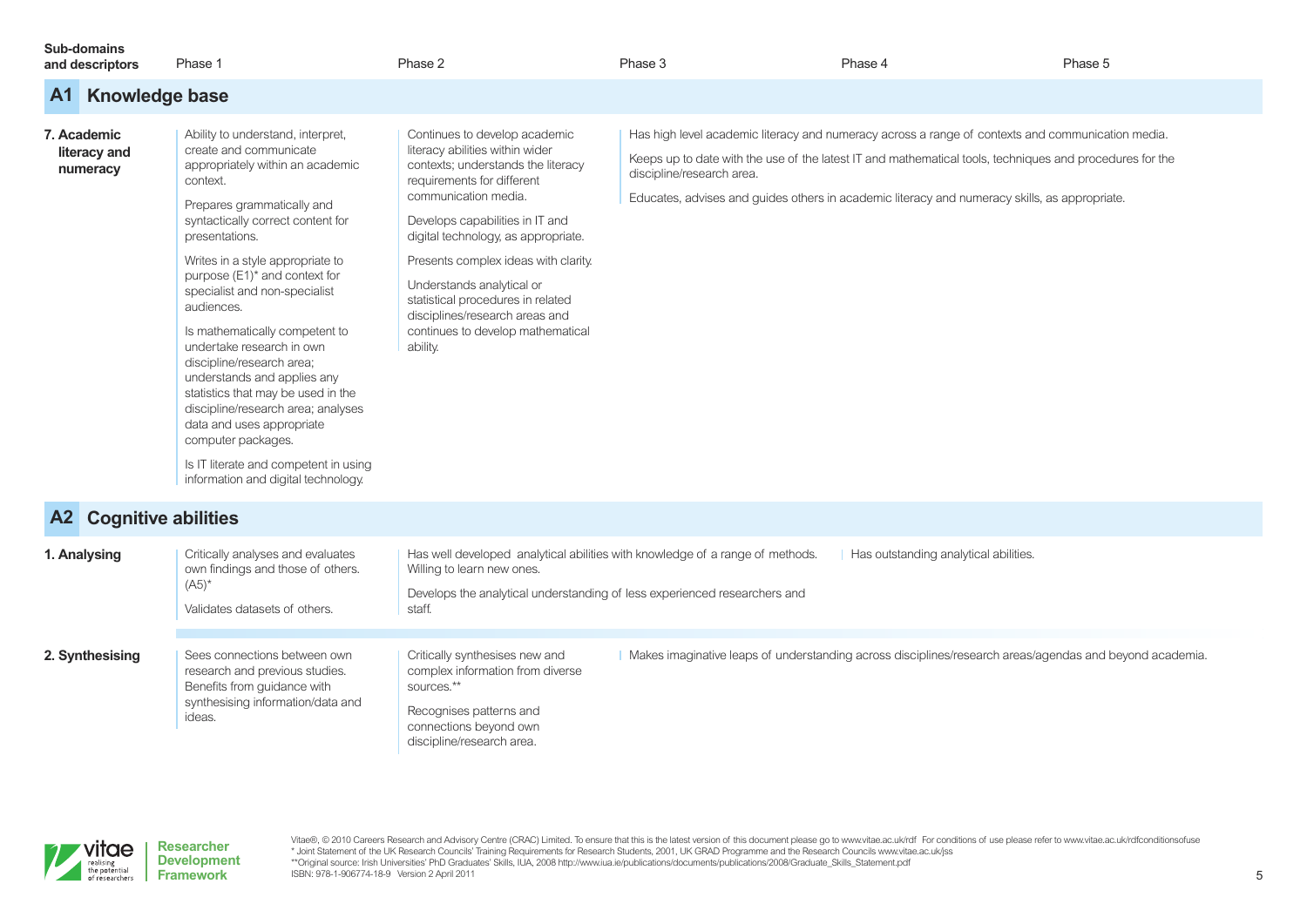| <b>Sub-domains</b><br>and descriptors | Phase 1                                                                                                                                                                                                                                                                                                | Phase 2                                                                                                                                                                                                                                                                                                                                    | Phase 3                                                                                                                                                                             | Phase 4                                                                                                                                                     | Phase 5                                                                                                                                                 |
|---------------------------------------|--------------------------------------------------------------------------------------------------------------------------------------------------------------------------------------------------------------------------------------------------------------------------------------------------------|--------------------------------------------------------------------------------------------------------------------------------------------------------------------------------------------------------------------------------------------------------------------------------------------------------------------------------------------|-------------------------------------------------------------------------------------------------------------------------------------------------------------------------------------|-------------------------------------------------------------------------------------------------------------------------------------------------------------|---------------------------------------------------------------------------------------------------------------------------------------------------------|
| <b>Cognitive abilities</b><br>A2      |                                                                                                                                                                                                                                                                                                        |                                                                                                                                                                                                                                                                                                                                            |                                                                                                                                                                                     |                                                                                                                                                             |                                                                                                                                                         |
| 3. Critical thinking                  | Able to understand argument (oral<br>and textual) and articulate own<br>assumptions; developing<br>independent and critical thinking.<br>Has the ability to recognise and<br>validate problems. (A1)*<br>Recognises multiple ways of<br>knowing and alternative paradigms.                             | Recognises significant and<br>important arguments and can<br>evaluate the assumptions of others.<br>Is capable of original, independent<br>and critical thinking and has the<br>ability to develop theoretical<br>concepts. (A2)*<br>Makes sound and realistic<br>judgements based on evidence.                                            | Is proficient and confident in<br>applying critical thinking skills.<br>Stimulates critical thinking in less<br>experienced researchers and<br>peers.                               | Is a creative critical thinker, acknowledged nationally and internationally.<br>Stimulates critical thinking at discipline/research area and policy levels. |                                                                                                                                                         |
| 4. Evaluating                         | Summarises, documents, reports<br>and reflects on progress. (A6)*<br>Evaluates the impact and outcomes<br>of own research activities.<br>Assesses the quality, integrity and<br>authenticity of primary and<br>secondary research<br>information/data.<br>Accepts and gives constructive<br>criticism. | Evaluates progress, impact and<br>outcomes of peer researchers'<br>activities.<br>Advises and guides less<br>experienced researchers on the<br>quality, integrity, authenticity and<br>validity of primary and secondary<br>research information/data.<br>Is able to provide and accept<br>constructive criticism at appropriate<br>times. | Monitors and evaluates progress,<br>impact and outcomes of a range of<br>other researchers' activities.<br>Effectively manages difficult<br>criticism.                              | for national/international organisations and/or projects.                                                                                                   | Creates evaluation processes and evaluates progress, impact and outcomes                                                                                |
| 5. Problem solving                    | Isolates basic themes of own<br>research; formulates basic research<br>questions and hypotheses.                                                                                                                                                                                                       | Formulates and applies solutions to<br>a range of research problems and<br>effectively analyses and interprets<br>research results.**                                                                                                                                                                                                      | Identifies new trends, complex<br>questions and broader problems;<br>designs substantial projects.<br>Challenges particular hypotheses<br>and refines them in the light of results. | thinking in general and progress research themes.                                                                                                           | Leads a research agenda by making major contributions to understanding.<br>Asks the pertinent questions and designs projects that challenge traditional |
| <b>A3</b> Creativity                  |                                                                                                                                                                                                                                                                                                        |                                                                                                                                                                                                                                                                                                                                            |                                                                                                                                                                                     |                                                                                                                                                             |                                                                                                                                                         |
| 1. Inquiring mind                     | Demonstrates a willingness and<br>ability to learn and acquire<br>knowledge. (D1)*<br>Demonstrates flexibility and<br>open-mindedness. (D3)*<br>Develops a style of questioning and<br>questioning technique.                                                                                          | Identifies and asks useful,<br>challenging questions; always<br>curious.                                                                                                                                                                                                                                                                   | Sees beyond immediate questions<br>to unexplored areas.<br>Confidently enquires, challenges<br>and questions.                                                                       | Anticipates cutting-edge questions.<br>Encourages challenge and inspires curiosity.                                                                         |                                                                                                                                                         |

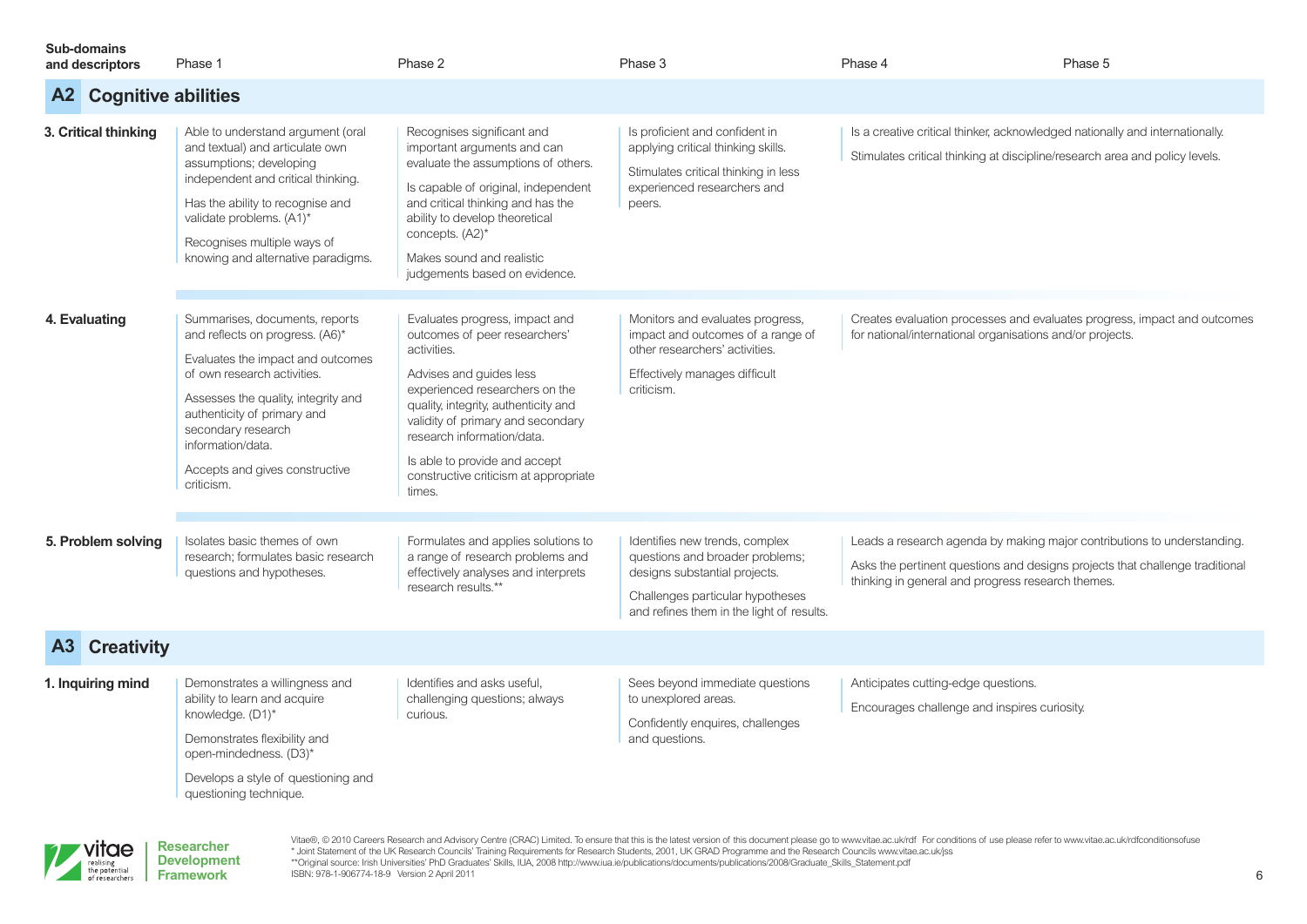|         | Sub-domains<br>and descriptors | Phase 1                                                                                                                                                | Phase 2                                                                                                                                                                                                                                        | Phase 3                                                                                                                                                                                                                          | Phase 4                                                                                                                                                | Phase 5                                                                                                                                           |
|---------|--------------------------------|--------------------------------------------------------------------------------------------------------------------------------------------------------|------------------------------------------------------------------------------------------------------------------------------------------------------------------------------------------------------------------------------------------------|----------------------------------------------------------------------------------------------------------------------------------------------------------------------------------------------------------------------------------|--------------------------------------------------------------------------------------------------------------------------------------------------------|---------------------------------------------------------------------------------------------------------------------------------------------------|
| A3      | <b>Creativity</b>              |                                                                                                                                                        |                                                                                                                                                                                                                                                |                                                                                                                                                                                                                                  |                                                                                                                                                        |                                                                                                                                                   |
| insight | 2. Intellectual                | Absorbs and appropriates ideas; is<br>intellectually astute.<br>Creates ideas and opportunities by<br>investigating/seeking information.               | Recognises new trends; is<br>insightful; goes beyond the obvious.<br>Develops own conceptual<br>approach/understanding of<br>intellectual position.<br>Shows initiative and works<br>independently. (D7)*                                      | Identifies where discipline/research<br>area is going and to some extent<br>influences the intellectual agenda.<br>Independently and confidently<br>shares own lateral thinking.                                                 | Makes connections between<br>previously unrelated issues.<br>Influences and stimulates the<br>intellectual agenda for the<br>discipline/research area. | Provides outstanding breakthrough<br>thinking for the discipline/research<br>area and has strategic input to other<br>disciplines/research areas. |
|         | 3. Innovation                  | Understands the role of innovation<br>and creativity in research. (D2)*<br>May engage in inter-disciplinary<br>research.                               | Exercises critical judgement and<br>thinking to create new and/or<br>imaginative ways of<br>understanding.**<br>Develops new ways of working on a<br>topic and has innovative ideas.<br>Identifies which ideas are likely to<br>be successful. | Goes beyond recognising to realise the potential of ideas. Drives and delivers<br>innovative research projects.<br>Encourages, inspires and works with others; actively seeks collaborations for<br>inter-disciplinary research. |                                                                                                                                                        | A visionary; challenges traditional<br>viewpoints.                                                                                                |
|         | 4. Argument<br>construction    | Constructively defends research<br>outcomes. (E3)*<br>Provides some evidence in support<br>of ideas.<br>Structures arguments clearly and<br>concisely. | Rigorous in argument construction<br>and production of evidence.<br>Produces convincing arguments to<br>defend research theses.                                                                                                                | Produces finely honed argument rapidly.<br>Educates, advises and guides others in argument construction.                                                                                                                         |                                                                                                                                                        |                                                                                                                                                   |
|         | 5. Intellectual risk           | Tests the boundaries, is willing to<br>expose ideas to a critical audience<br>and to critically appraise other<br>research.                            | Challenges the status quo in thinking within discipline/research area.                                                                                                                                                                         |                                                                                                                                                                                                                                  | Pioneering; takes intellectual risks appropriately.                                                                                                    |                                                                                                                                                   |

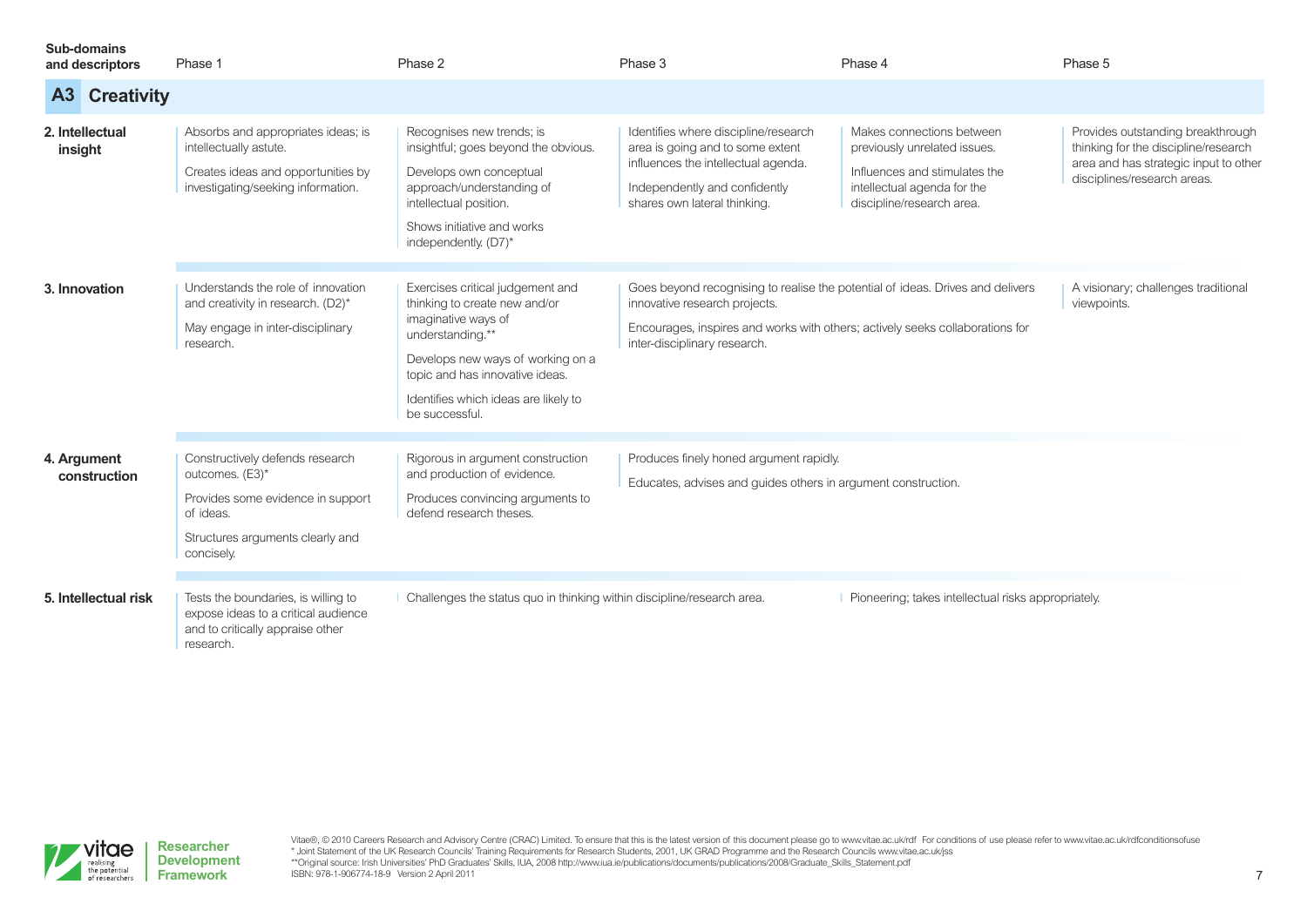# **Domain B: Personal effectiveness**

#### This domain contains the personal qualities, career and self-management skills required to take ownership for and control of professional development.

| Sub-domains<br>and descriptors         | Phase 1                                                                                                                                                                                                                                                                  | Phase 2                                                                                                                                                                                                                                                                                         | Phase 3                                                                                                                                                                                                                        | Phase 4                                                                                                                                                                                                                    | Phase 5                                                                                                                    |
|----------------------------------------|--------------------------------------------------------------------------------------------------------------------------------------------------------------------------------------------------------------------------------------------------------------------------|-------------------------------------------------------------------------------------------------------------------------------------------------------------------------------------------------------------------------------------------------------------------------------------------------|--------------------------------------------------------------------------------------------------------------------------------------------------------------------------------------------------------------------------------|----------------------------------------------------------------------------------------------------------------------------------------------------------------------------------------------------------------------------|----------------------------------------------------------------------------------------------------------------------------|
| <b>B1</b><br><b>Personal qualities</b> |                                                                                                                                                                                                                                                                          |                                                                                                                                                                                                                                                                                                 |                                                                                                                                                                                                                                |                                                                                                                                                                                                                            |                                                                                                                            |
| 1. Enthusiasm                          | Maintains enthusiasm and motivation for own research.<br>Recognises the need for passion and pride in own work.<br>Is highly motivated even when work is mundane.                                                                                                        |                                                                                                                                                                                                                                                                                                 | Is passionate about research: enthuses others; inspires enthusiasm in the<br>discipline/research area.                                                                                                                         |                                                                                                                                                                                                                            | Inspires communities of<br>international researchers.                                                                      |
| 2. Perseverance                        | Demonstrates self-discipline, motivation and thoroughness. (D5)*<br>Perseveres in the face of obstacles and set-backs but benefits from peer,<br>supervisor or leader support. Is developing some resilience.<br>Deals effectively with the routine aspects of research. |                                                                                                                                                                                                                                                                                                 | Perseveres through difficulties while<br>supporting others.<br>Is resilient.                                                                                                                                                   | Perseveres steadfastly and leads<br>the way for others.                                                                                                                                                                    | Dedicated and stimulated by<br>obstacles and challenges.                                                                   |
| 3. Integrity                           | Understands and demonstrates<br>standards of good research<br>practice in the institution and/or<br>discipline/research area. (B3)*<br>Seeks guidance as necessary.                                                                                                      | Acts with professional integrity and<br>honesty, takes especial care in<br>information/data handling and<br>dissemination and engagement<br>with others<br>Demonstrates standards of good<br>research practice without need for<br>guidance and encourages<br>professional integrity in others. | Acts as exemplar to and advises<br>peers and less experienced<br>members of staff, respecting their<br>views and engaging effectively in<br>discussion.                                                                        | Sets expectations and standard of<br>conduct.<br>Advises all staff and contributes to<br>institutional and disciplinary<br>policy/practice.                                                                                | Shapes policy and procedures of<br>good practice in research in the HE<br>sector, professional associations<br>and bodies. |
| 4. Self-confidence                     | Aware of some personal abilities<br>and willing to demonstrate them.<br>Recognises boundaries of own<br>knowledge, skills and expertise and<br>draws upon and uses sources of<br>support, as appropriate. (D6)*                                                          | Aware of range of own skills and<br>enjoys demonstrating them.<br>Able to defend ideas in the face of<br>reasonable challenge both from<br>colleagues and others.<br>Self-reliant; (D7)* capable of<br>directing others.                                                                        | Is confident of own skills and ideas<br>in the face of strong challenge -<br>seeks challenges.<br>Builds a range and variety of<br>support structures.<br>Contributes to others' support;<br>recognises need for collegiality. | Comfortable that own ideas are<br>likely to be radical/unusual; has<br>self-confidence to initiate challenge<br>and engage with others.<br>Maintains a variety of support<br>structures.<br>Develops confidence in others. | Seeks out sophisticated challenges<br>to any new/unusual/radical ideas.<br>Inspires confident behaviour in<br>others.      |



Vitae®, @ 2010 Careers Research and Advisory Centre (CRAC) Limited. To ensure that this is the latest version of this document please go to [www.vitae.ac.uk/rdf](http://www.vitae.ac.uk/rdf) For conditions of use please refer to www.vitae.ac.uk/rdfcondi \* Joint Statement of the UK Research Councils' Training Requirements for Research Students, 2001, UK GRAD Programme and the Research Councils [www.vitae.ac.uk/jss](http://www.vitae.ac.uk/jss) ISBN: 978-1-906774-18-9 Version 2 April 2011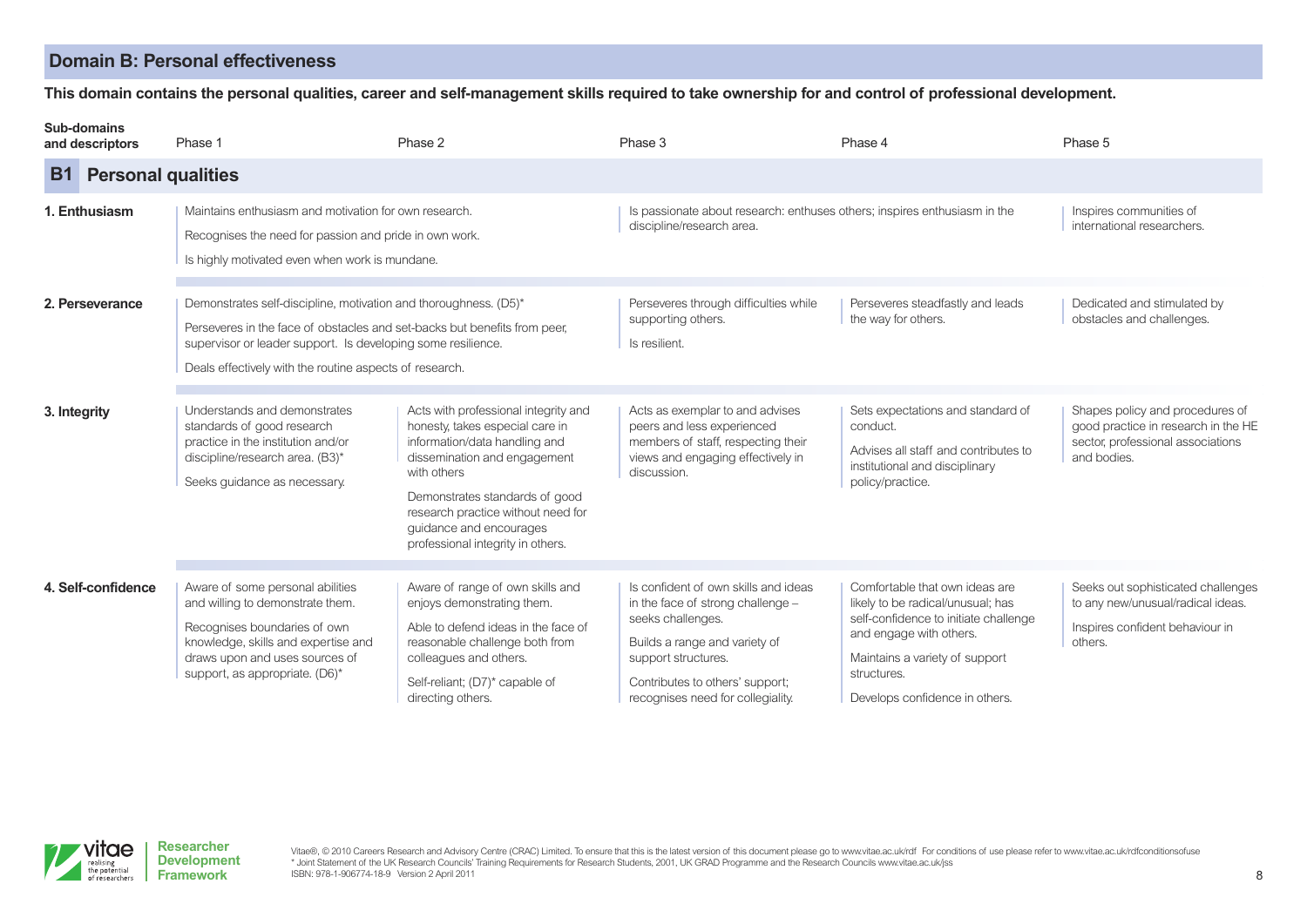| <b>Sub-domains</b><br>and descriptors | Phase 1                                                                                                                                                        | Phase 2                                                                                                                                                             | Phase 3                                                                                                                                                                                                        | Phase 4                                                                                                                                                                                                                                      | Phase 5                                                                                                          |  |  |
|---------------------------------------|----------------------------------------------------------------------------------------------------------------------------------------------------------------|---------------------------------------------------------------------------------------------------------------------------------------------------------------------|----------------------------------------------------------------------------------------------------------------------------------------------------------------------------------------------------------------|----------------------------------------------------------------------------------------------------------------------------------------------------------------------------------------------------------------------------------------------|------------------------------------------------------------------------------------------------------------------|--|--|
| <b>B1</b>                             | <b>Personal qualities</b>                                                                                                                                      |                                                                                                                                                                     |                                                                                                                                                                                                                |                                                                                                                                                                                                                                              |                                                                                                                  |  |  |
| 5. Self-reflection                    | Makes time to reflect on practice<br>and experience.<br>Develops strengths and improves<br>on weak areas.<br>Seeks personal feedback.<br>Learns from mistakes. | Has heightened awareness of own<br>strengths and weaknesses.<br>Strives for excellence, seeks and<br>takes personal feedback on<br>performance and acts on it.      | team/department/institution.<br>Encourages self-reflection in others.<br>Leads by example.                                                                                                                     | Continuously seeks ways to improve own performance and that of less experienced researchers and/or                                                                                                                                           |                                                                                                                  |  |  |
| 6. Responsibility                     | Gradually takes complete<br>responsibility for own project and<br>own well-being; develops<br>independence.                                                    | Takes responsibility for own and<br>others' projects (students and less<br>experienced colleagues).<br>Delegates responsibly.<br>Alert to the well-being of others. | Accepts and takes responsibility for<br>building/leading research team and<br>developing its members.<br>Engages in and encourages the<br>development of well-being in other<br>researchers/the team.          | Has leading responsibility for delivering highly skilled researchers for<br>academic and non-academic professions. Is responsible for leading the<br>discipline/research area nationally and/or internationally.<br>non-academic colleagues. | Engages in and encourages the development of well-being in academic and                                          |  |  |
| <b>B2</b> Self-management             |                                                                                                                                                                |                                                                                                                                                                     |                                                                                                                                                                                                                |                                                                                                                                                                                                                                              |                                                                                                                  |  |  |
| 1. Preparation and<br>prioritisation  | Prepares and plans project to meet<br>objectives and, with support, is able<br>to adapt if necessary.                                                          | Takes strategic view of project;<br>prioritises, plans and is forward<br>thinking; deals with the unexpected.                                                       | Anticipates future directions and<br>trends in research, prepares for the<br>unexpected.<br>Recognises good ideas.<br>Sees the gaps and opportunities in<br>project plans and evaluates the<br>changes needed. | unexpected.<br>Gives evidence for the need for change of priorities. Prioritises and switches<br>focus between multiple projects/tasks.<br>Influences environment; has long-term strategic vision.                                           | Plans, balances and responds effectively and appropriately to change and the                                     |  |  |
| 2. Commitment to<br>research          | Commits to and completes first<br>project and establishes research<br>credentials.                                                                             | Evaluates and manages potential<br>distractions. Dedicated: has<br>purposeful and determined focus<br>on developing own research and<br>research credentials.       | Has a purposeful and determined focus on developing excellence in research,<br>taking it from the ordinary to the extraordinary.                                                                               |                                                                                                                                                                                                                                              | Determines to leave a legacy of<br>inspirational research.                                                       |  |  |
| 3. Time<br>management                 | Manages own time effectively to<br>complete research project; adheres<br>to clear plan.                                                                        | Is establishing own time<br>management systems: delivers<br>projects on schedule, responds<br>flexibly.                                                             | Has established own time management skills, advises others and acts as role model.<br>Manages multiple or complex projects to time; balances constraints.                                                      |                                                                                                                                                                                                                                              |                                                                                                                  |  |  |
| 4. Responsiveness<br>to change        | Adapts approach when required to;<br>seeks quidance and recognises<br>risks.                                                                                   | Adapts to changes; balances risk<br>and opportunity. Knows when to<br>seek advice and reassurance.                                                                  | Engages with change; expects change<br>and is prepared for it, manages risk<br>accordingly. Advises and reassures<br>less experienced researchers.                                                             | Embraces change and anticipates<br>risk. Responds decisively, coaches<br>and reassures others.                                                                                                                                               | Promotes change and contributes<br>to institutional change initiatives; is<br>willing to take reputational risk. |  |  |

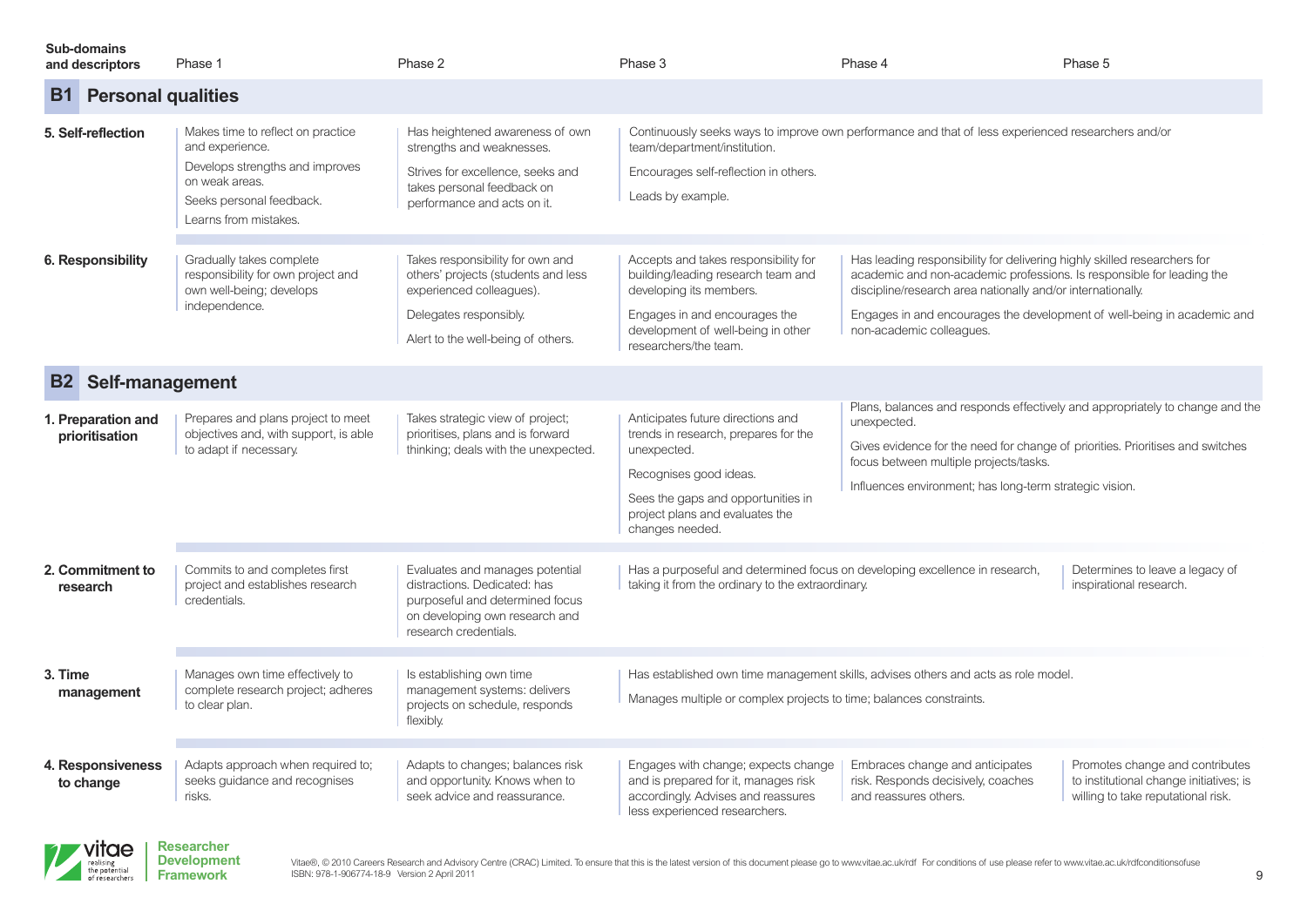| Sub-domains<br>and descriptors                          | Phase 1                                                                                                                                                                                                                 | Phase 2                                                                                                                                                           | Phase 3                     | Phase 4                                                                                                                                                                                                                                                                                                                                      | Phase 5 |  |  |
|---------------------------------------------------------|-------------------------------------------------------------------------------------------------------------------------------------------------------------------------------------------------------------------------|-------------------------------------------------------------------------------------------------------------------------------------------------------------------|-----------------------------|----------------------------------------------------------------------------------------------------------------------------------------------------------------------------------------------------------------------------------------------------------------------------------------------------------------------------------------------|---------|--|--|
| <b>B2</b> Self-management                               |                                                                                                                                                                                                                         |                                                                                                                                                                   |                             |                                                                                                                                                                                                                                                                                                                                              |         |  |  |
| 5. Work-life balance                                    | Is developing an awareness of<br>work-life balance issues.<br>Uses support and advisory<br>resources when necessary to avoid<br>undue pressure and to enhance<br>personal well-being.<br>Considers the needs of others. | Maintains an acceptable work-life<br>balance and manages pressure.<br>Notices and helps manage the<br>pressure on colleagues and less<br>experienced researchers. | management where necessary. | Actively maintains attention to work-life balance issues. Promotes an effective work-life balance for self and team.<br>Sensitive to signs of pressure on and stress in colleagues, students and staff; provides support, advice and<br>Influences departmental, institutional or disciplinary policies on work-life balance and well-being. |         |  |  |
| <b>B3</b><br><b>Professional and career development</b> |                                                                                                                                                                                                                         |                                                                                                                                                                   |                             |                                                                                                                                                                                                                                                                                                                                              |         |  |  |

| 1. Career<br>management                      | Takes ownership for and manages<br>own career progression, sets<br>realistic and achievable career<br>goals, identifies and develops ways<br>to improve employability. (G2)*<br>Presents own skills, personal<br>attributes and experiences through<br>effective CVs, applications and<br>interviews. (G4)*<br>Begins to establish a career<br>network.                                           | Forms credible career plans;**<br>critically reflects on experiences<br>and pursues a cycle of<br>self-improvement.**<br>Seeks advice, guidance or<br>coaching from appropriate<br>professionals<br>Initiates and sustains networks and<br>relationships that may encourage<br>opportunities for employment.** | Is in process of establishing career<br>trajectory; uses networks and<br>coaching opportunities to manage<br>own career.<br>Actively develops less experienced<br>researchers and staff. Coaches<br>others for specific academic<br>activities.<br>Uses networks to enhance the<br>employability of others.                                                                                                                                                                           | Is an established researcher.<br>Maintains career momentum.<br>Extends and manages career<br>networks.<br>Acts as role model; creates<br>opportunities for others and<br>nurtures researchers' careers.                                                                                                                                                                                                                                                                                                                                                   | Is an exceptional career role model:<br>an exemplar and inspiration to<br>others.<br>Engages in succession planning. |
|----------------------------------------------|---------------------------------------------------------------------------------------------------------------------------------------------------------------------------------------------------------------------------------------------------------------------------------------------------------------------------------------------------------------------------------------------------|----------------------------------------------------------------------------------------------------------------------------------------------------------------------------------------------------------------------------------------------------------------------------------------------------------------|---------------------------------------------------------------------------------------------------------------------------------------------------------------------------------------------------------------------------------------------------------------------------------------------------------------------------------------------------------------------------------------------------------------------------------------------------------------------------------------|-----------------------------------------------------------------------------------------------------------------------------------------------------------------------------------------------------------------------------------------------------------------------------------------------------------------------------------------------------------------------------------------------------------------------------------------------------------------------------------------------------------------------------------------------------------|----------------------------------------------------------------------------------------------------------------------|
| 2. Continuing<br>professional<br>development | Demonstrates self-awareness and<br>the ability to identify own<br>development needs. (D4)*<br>Appreciates the need for and shows<br>commitment to continuing<br>professional development. (G1)*<br>Recognises transferability of own<br>experience and articulates this to<br>potential employers or line<br>managers.<br>Develops and maintains own<br>records of achievement and<br>experience. | Becomes familiar with employers'<br>requirements and develops skills<br>accordingly.<br>Actively seeks opportunities to<br>enhance skills and take<br>responsibility, formally or informally,<br>within a research environment.<br>Maintains a portfolio of achievement<br>and experience.                     | Has realistic view of own potential in<br>academic or non-academic job<br>market and adapts career<br>development plans appropriately.<br>Supports and encourages the<br>continuing professional<br>development of others. Helps<br>others make informed decisions in<br>the light of employers'<br>requirements.<br>Reflects on skills and creates<br>opportunities to develop further.<br>Demonstrates, with evidence,<br>initiative and competence in a wide<br>range of contexts. | Acts as continuing professional development role model for others.<br>Is influential in setting standards and devising criteria to define the skills<br>required of professional researchers.<br>Contributes to the culture of continuing development within own institution and<br>discipline/research area.<br>Actively acquires information and feedback on matters affecting the direction<br>of discipline/research area/department/institution and on colleagues and less<br>experienced researchers in relation to their professional development. |                                                                                                                      |

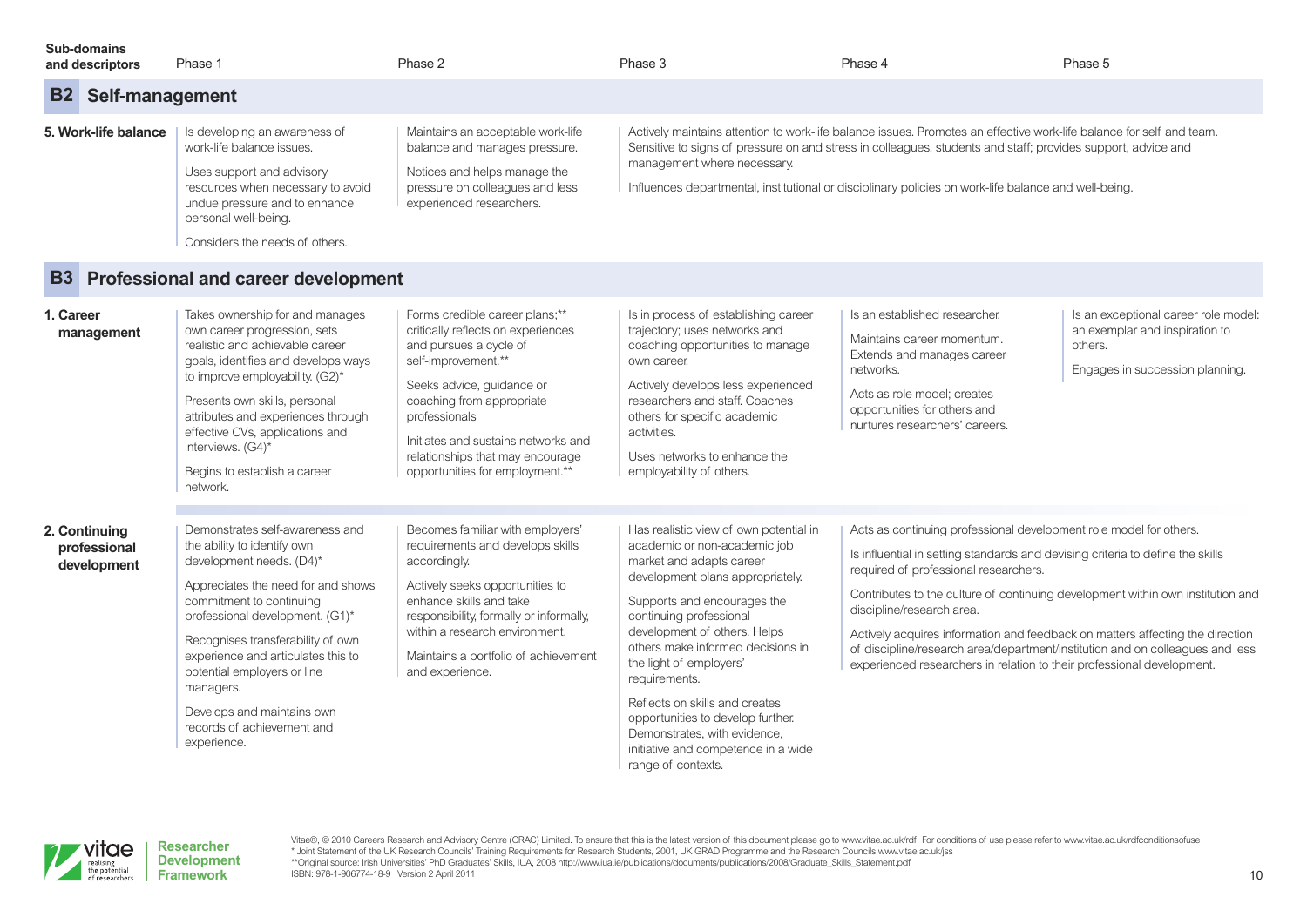| Sub-domains<br>and descriptors        | Phase 1                                                                                                                                                                                                                                                                                                                                                                                     | Phase 2                                                                                                                                                                                                  | Phase 3                                                                                                                                                                                                                                                                                                               | Phase 4                                                                                                                                                                                                                                                                                                                                                                                                                                                    | Phase 5                                                                                                                                                                                                                  |
|---------------------------------------|---------------------------------------------------------------------------------------------------------------------------------------------------------------------------------------------------------------------------------------------------------------------------------------------------------------------------------------------------------------------------------------------|----------------------------------------------------------------------------------------------------------------------------------------------------------------------------------------------------------|-----------------------------------------------------------------------------------------------------------------------------------------------------------------------------------------------------------------------------------------------------------------------------------------------------------------------|------------------------------------------------------------------------------------------------------------------------------------------------------------------------------------------------------------------------------------------------------------------------------------------------------------------------------------------------------------------------------------------------------------------------------------------------------------|--------------------------------------------------------------------------------------------------------------------------------------------------------------------------------------------------------------------------|
| <b>B3</b>                             | <b>Professional and career development</b>                                                                                                                                                                                                                                                                                                                                                  |                                                                                                                                                                                                          |                                                                                                                                                                                                                                                                                                                       |                                                                                                                                                                                                                                                                                                                                                                                                                                                            |                                                                                                                                                                                                                          |
| 3. Responsiveness<br>to opportunities | Demonstrates an insight into the<br>transferable nature of research skills<br>to other work environments and the<br>range of career opportunities within<br>and outside academia. (G3)*<br>Understands and takes advantage<br>of a broad range of employment<br>and professional development<br>opportunities within and outside<br>academia, including work<br>experience and internships. | Seeks out appropriate opportunities<br>to enhance employability and may<br>gain international experience; has<br>realistic and mature approach to job<br>search including positions outside<br>academia. | academia.                                                                                                                                                                                                                                                                                                             | Recognises, creates and confidently acts on opportunities with the potential to develop own career within or outside<br>Understands the complexity of the academic job market; able to advise others effectively and in a sensitive manner.<br>Actively creates and champions opportunities for others within and outside academia. Is responsive to collaborative<br>opportunities across disciplines/research areas and with non-academic organisations. |                                                                                                                                                                                                                          |
| 4. Networking                         | Develops and maintains co-operative networks and working relationships with<br>supervisors, colleagues and peers, within the institution and the wider<br>research community. (F1)*<br>Uses personal and/or online networks effectively for feedback, advice, critical<br>appraisal of work and for responding to opportunities.<br>Engages with learned societies and public bodies.       |                                                                                                                                                                                                          | Shares external networks with less<br>experienced researchers/students.<br>Builds professional rapport.<br>Becomes respected member of<br>learned society(ies).                                                                                                                                                       | Leads networks.<br>Has national, international and<br>policy-making network connections<br>with academic and non-academic<br>bodies and organisations, and in<br>public and private research and<br>development areas.                                                                                                                                                                                                                                     | Has influential connections with<br>significant bodies and<br>organisations; has high impact on<br>society through academic and<br>non-academic bodies and<br>organisations.                                             |
| 5. Reputation and<br>esteem           | Speaks with authority on own topic.<br>Begins to be known as a good<br>researcher.                                                                                                                                                                                                                                                                                                          | Maintains position in debates about<br>own research areas.<br>Is establishing a reputation in the<br>discipline topic/research area and<br>locally.                                                      | Has an established and growing<br>reputation in own and, possibly,<br>other disciplines/research areas;<br>increasing research esteem.<br>Conducts peer review internally and<br>acts as reviewer for projects and<br>journals.<br>Supports the development of the<br>reputations of less experienced<br>researchers. | Is a leading, well-known national<br>authority and speaker on own focal<br>topic and related areas and in some<br>international arenas.<br>Acts as reviewer for external chairs.<br>Actively promotes the reputation<br>and esteem of department/team,<br>colleagues, peers and less<br>experienced researchers.                                                                                                                                           | Is globally renowned; becomes<br>international authority and leading<br>speaker on own focal topic and<br>related areas.<br>Actively champions the reputation of<br>the discipline/research area and<br>own institution. |



Vitae®, © 2010 Careers Research and Advisory Centre (CRAC) Limited. To ensure that this is the latest version of this document please go to [www.vitae.ac.uk/rdf](http://www.vitae.ac.uk/rdf) For conditions of use please refer to www.vitae.ac.uk/rdfcondi ISBN: 978-1-906774-18-9 Version 2 April 2011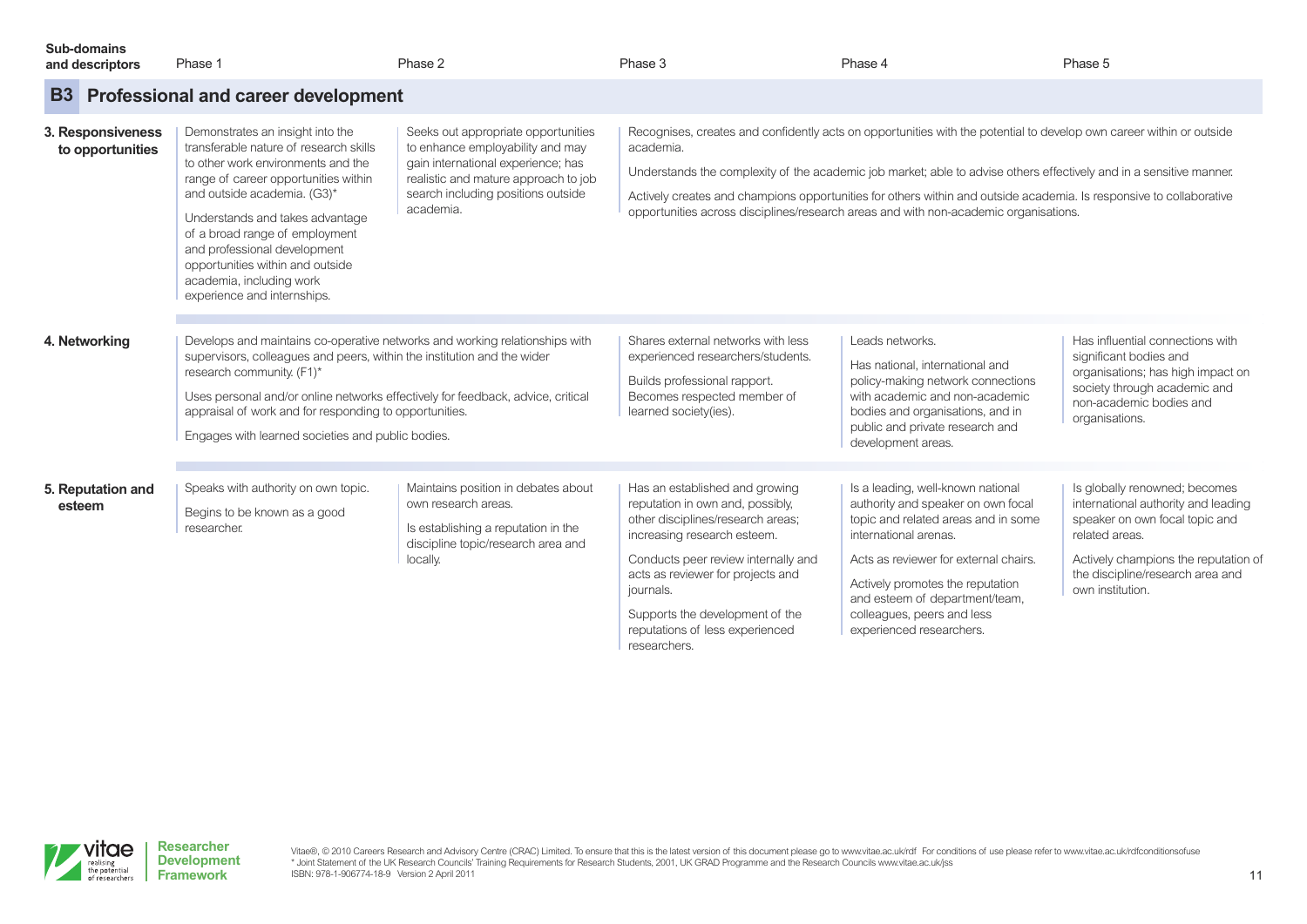## **Domain C: Research governance and organisation**

#### This domain contains the knowledge of the standards, requirements and professional conduct that are needed for the effective management of research.

|                | <b>Sub-domains</b><br>and descriptors | Phase 1                                                                                                                                                                                                                                                                                                                                                                                                                                                                                                                                             | Phase 2                                                                                                                                                                                                                                                                  | Phase 3                                                                                                                                                                                                                                                                                                                                        | Phase 4                                                                                                                                                                                                                              | Phase 5                                                                                                                                                                    |
|----------------|---------------------------------------|-----------------------------------------------------------------------------------------------------------------------------------------------------------------------------------------------------------------------------------------------------------------------------------------------------------------------------------------------------------------------------------------------------------------------------------------------------------------------------------------------------------------------------------------------------|--------------------------------------------------------------------------------------------------------------------------------------------------------------------------------------------------------------------------------------------------------------------------|------------------------------------------------------------------------------------------------------------------------------------------------------------------------------------------------------------------------------------------------------------------------------------------------------------------------------------------------|--------------------------------------------------------------------------------------------------------------------------------------------------------------------------------------------------------------------------------------|----------------------------------------------------------------------------------------------------------------------------------------------------------------------------|
| C <sub>1</sub> |                                       | <b>Professional conduct</b>                                                                                                                                                                                                                                                                                                                                                                                                                                                                                                                         |                                                                                                                                                                                                                                                                          |                                                                                                                                                                                                                                                                                                                                                |                                                                                                                                                                                                                                      |                                                                                                                                                                            |
|                | 1. Health and safety                  | Understands relevant health and<br>safety issues and demonstrates<br>responsible working practices. (B4)*<br>Takes responsibility for own work<br>space. Aware of impact on others<br>and wider environment.                                                                                                                                                                                                                                                                                                                                        | Recognises the significance and<br>relevance of health and safety<br>regulation and guidance. Sets<br>example, can educate and advise<br>peers and less experienced<br>researchers/students.<br>Takes responsibility for immediate<br>work environment and people in it. | Sets expectations, educates, trains<br>and quides peers and less<br>experienced researchers in health<br>and safety.<br>Manages and takes responsibility<br>for health and safety within<br>department.                                                                                                                                        | Determines departmental/local<br>expectations on health and safety<br>matters. Educates, trains, guides<br>and disciplines students and staff.<br>Determines institutional policy<br>and/or contributes ideas to national<br>policy. | Shapes policy and procedures of<br>own institution, national or<br>international professional<br>associations/bodies                                                       |
| 2. Ethics,     | principles and<br>sustainability      | Understands and applies the<br>relevant codes of conduct and<br>quidelines for the ethical conduct of<br>research; seeks advice from<br>supervisor.<br>Demonstrates awareness of issues<br>relating to the rights of other<br>researchers, of research subjects,<br>and of others who may be affected<br>by the research. (B2)*<br>Is mindful of own impact on the<br>environment. Understands how to<br>behave and work in a sustainable<br>way.<br>Understands the concept of<br>corporate social responsibility;<br>seeks guidance as necessary. | Makes own ethical judgements<br>about work and advises less<br>experienced researchers and<br>students. Challenges potential or<br>actual unethical behaviour of<br>others.<br>Acts and works in a responsible<br>way to create a sustainable<br>environment.            | Sets expectations and ensures<br>ethical principles are adhered to<br>within own research environment.<br>Educates and advises peers and<br>less experienced members of staff.<br>Acts as exemplar, advises peers<br>and staff on environmental issues:<br>promotes sustainable attitude to<br>research among less experienced<br>researchers. | Determines appropriate ethical<br>conduct for discipline/research<br>area; advises policy makers.<br>Drives local environmental policy<br>and promotes sustainable<br>approach to research among<br>colleagues/department.           | Shapes policy and procedures of<br>the HE sector and professional<br>associations/bodies.<br>Promotes public understanding of<br>the ethical issues raised by<br>research. |
| 3. Legal       | requirements                          | Has basic understanding of legal<br>requirements surrounding research,<br>e.g. Data Protection Act, Freedom of<br>Information Act, Equality Act 2010<br>and equivalent Northern Irish<br>legislation.                                                                                                                                                                                                                                                                                                                                               | Understands the legal obligations of<br>the profession and can advise<br>peers and less experienced<br>researchers, especially on<br>ownership of data and the<br>requirements of the Data Protection<br>Act. $(B2)^*$                                                   | Assumes, for the local research<br>context, responsibility for working<br>within the legal framework; sets<br>expectations, advises peers and<br>less experienced members of staff.                                                                                                                                                            | Advises staff and contributes to<br>institutional policy.<br>Ensures that students and staff<br>have equality of opportunity and are<br>treated fairly.                                                                              | Shapes policy and procedures of<br>the HE sector and professional<br>associations/bodies.<br>Leads by example.                                                             |

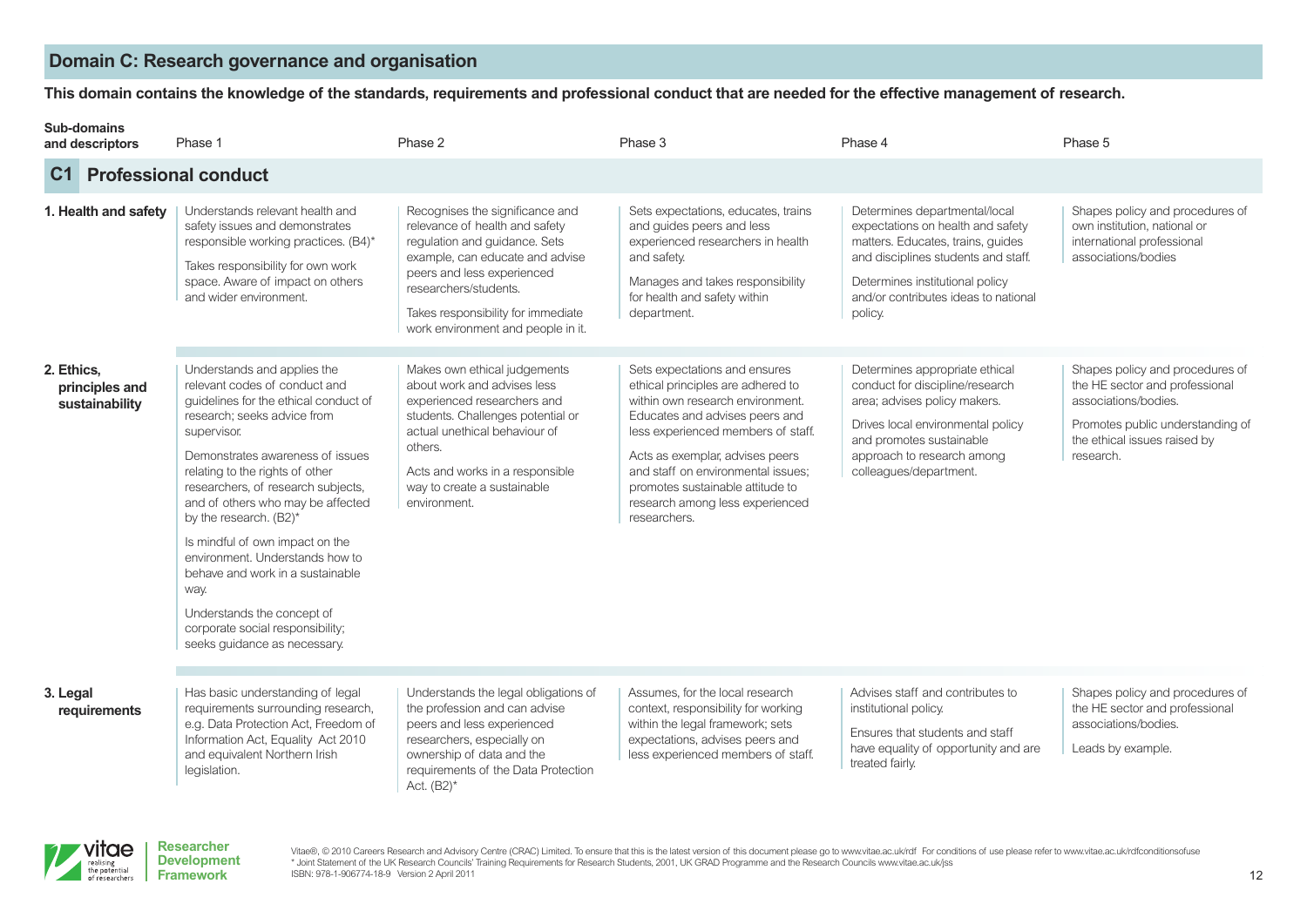| <b>Sub-domains</b><br>and descriptors | Phase 1                                                                                                                                                                                             | Phase 2                                                                                                                                                                                                                                                                                                                                       | Phase 3                                                                                                                                                                                                                        | Phase 4                                                                                                                                   | Phase 5                                                                                    |
|---------------------------------------|-----------------------------------------------------------------------------------------------------------------------------------------------------------------------------------------------------|-----------------------------------------------------------------------------------------------------------------------------------------------------------------------------------------------------------------------------------------------------------------------------------------------------------------------------------------------|--------------------------------------------------------------------------------------------------------------------------------------------------------------------------------------------------------------------------------|-------------------------------------------------------------------------------------------------------------------------------------------|--------------------------------------------------------------------------------------------|
| C <sub>1</sub>                        | <b>Professional conduct</b>                                                                                                                                                                         |                                                                                                                                                                                                                                                                                                                                               |                                                                                                                                                                                                                                |                                                                                                                                           |                                                                                            |
| 4. IPR and<br>copyright               | Has basic understanding of data<br>ownership rules as they apply to<br>own research.                                                                                                                | Has sufficient understanding of<br>copyright, (B2)* IPR, licensing to<br>advise peers and less experienced<br>researchers.<br>Understands the value of open<br>access of research outputs to<br>researchers and the wider society.<br>Manages the deposit of research<br>outputs, open and wider access,<br>and the Creative Commons lisense. | Sets local expectations among staff/team/department.<br>Engages in the commercialisation of intellectual property where appropriate.<br>Advises all staff and contributes to institutional policy.                             |                                                                                                                                           | Shapes policy and procedures of<br>the HE sector and professional<br>associations/ bodies. |
| 5. Respect and<br>confidentiality     | Within own research respects the<br>right of participants to<br>confidentiality and anonymity.<br>Respects colleagues.                                                                              | Advises peers and less<br>experienced researchers on<br>respect, confidentiality (B2)* and<br>anonymity.<br>Encourages others to respect<br>colleagues; challenges those who<br>do not respect others.                                                                                                                                        | Sets expectations, advises peers<br>and less experienced members of<br>staff.                                                                                                                                                  | Directs local policy, advises all staff<br>and contributes to institutional<br>policy.                                                    | Shapes policy and procedures of<br>the HE sector and professional<br>associations/bodies.  |
| 6. Attribution and<br>co-authorship   | Understands concept of attribution<br>(B2)* and applies it consistently and<br>fairly to appropriately recognise<br>contributions and co-authorships.<br>Seeks advice on local codes of<br>conduct. | Advises peers and less<br>experienced researchers on<br>bibliometrics and citation practice.                                                                                                                                                                                                                                                  | Sets expectations, advises peers<br>and less experienced members of<br>staff.                                                                                                                                                  | Directs local policy, advises all staff<br>and contributes to institutional<br>policy.                                                    | Shapes policy and procedures of<br>the HE sector and professional<br>associations/bodies.  |
| 7. Appropriate<br>practice            | Understands and adheres to the rules<br>and regulations concerning academic<br>malpractice (B2)* in the institution in<br>which based and of professional body<br>and funder, if appropriate.       | Has sufficient understanding of the<br>rules of academic malpractice to<br>advise peers and less experienced<br>researchers. Challenges<br>malpractice.                                                                                                                                                                                       | Sets expectations, advises peers<br>and less experienced members of<br>staff.                                                                                                                                                  | Directs local policy, advises all staff<br>and contributes to institutional policy.<br>Is involved in decisions regarding<br>malpractice. | Shapes policy and procedures of<br>the HE sector and professional<br>associations/bodies.  |
| C2 Research management                |                                                                                                                                                                                                     |                                                                                                                                                                                                                                                                                                                                               |                                                                                                                                                                                                                                |                                                                                                                                           |                                                                                            |
| 1. Research<br>strategy               | Aware of how own research aligns<br>with the research strategy of the<br>institution and strategic focus of the<br>discipline/research area.                                                        | Ensures research contributes to the discipline/research area and own<br>institution and also to wider aims of all stakeholders, the public and the<br>business sector.                                                                                                                                                                        |                                                                                                                                                                                                                                | I Shapes and influences broader research agenda.                                                                                          |                                                                                            |
|                                       | Develops understanding of broader<br>context of research.                                                                                                                                           |                                                                                                                                                                                                                                                                                                                                               |                                                                                                                                                                                                                                |                                                                                                                                           |                                                                                            |
| vitae                                 | <b>Researcher</b>                                                                                                                                                                                   |                                                                                                                                                                                                                                                                                                                                               | Vitae®, @ 2010 Careers Research and Advisory Centre (CRAC) Limited. To ensure that this is the latest version of this document please go to www.vitae.ac.uk/rdf For conditions of use please refer to www.vitae.ac.uk/rdfcondi |                                                                                                                                           |                                                                                            |

**Development Framework**

Vitae®, © 2010 Careers Research and Advisory Centre (CRAC) Limited. To ensure that this is the latest version of this document please go to [www.vitae.ac.uk/rdf](http://www.vitae.ac.uk/rdf) For conditions of use please refer to www.vitae.ac.uk/rdfcondi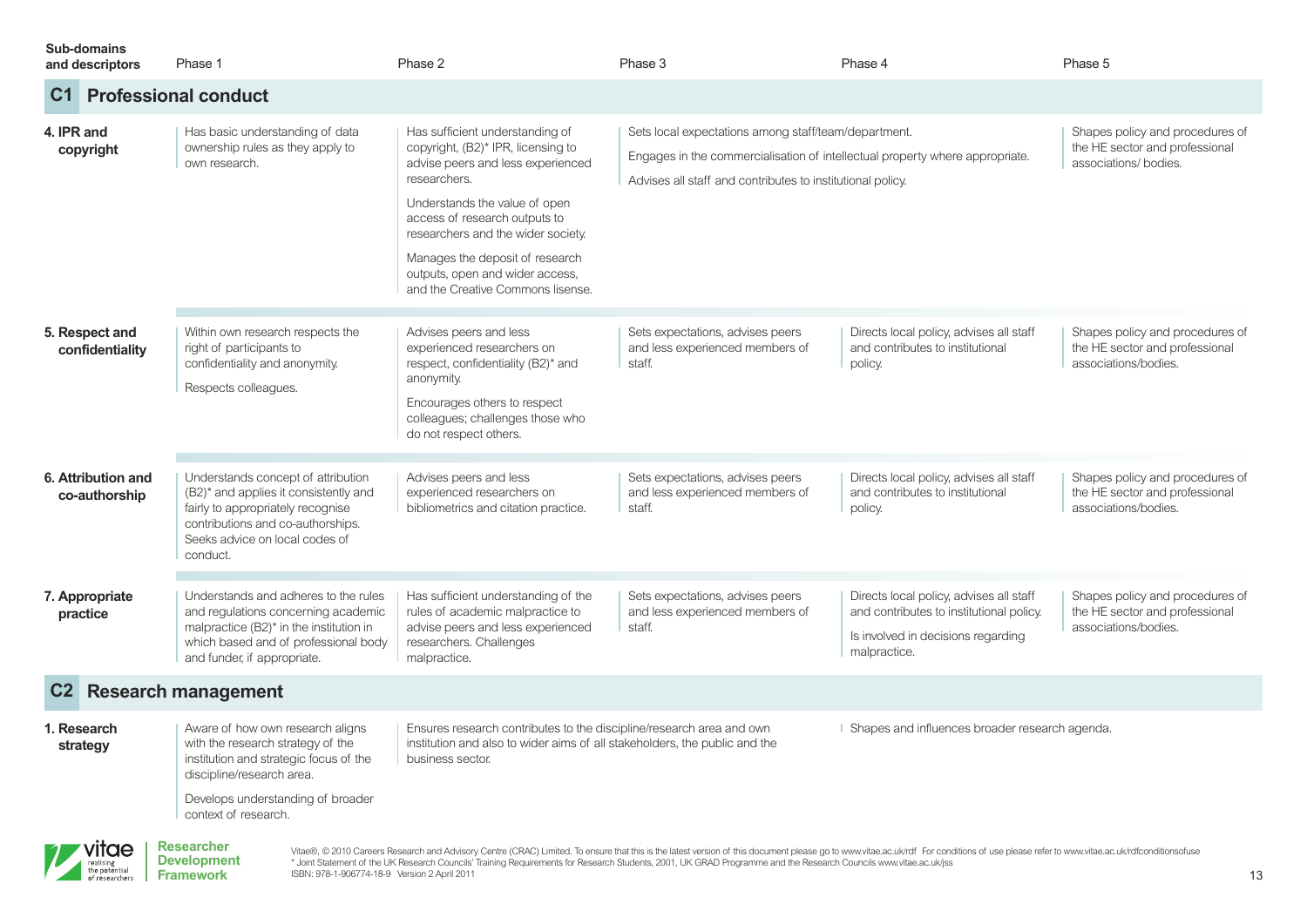| <b>Sub-domains</b><br>and descriptors  | Phase 1                                                                                                                                                                                                                                      | Phase 2                                                                                                                                                                                                                                                                                                                        | Phase 3                                                                                                                                                                                                                                                                        | Phase 4                                                                                                                                                                                  | Phase 5                                                                                       |
|----------------------------------------|----------------------------------------------------------------------------------------------------------------------------------------------------------------------------------------------------------------------------------------------|--------------------------------------------------------------------------------------------------------------------------------------------------------------------------------------------------------------------------------------------------------------------------------------------------------------------------------|--------------------------------------------------------------------------------------------------------------------------------------------------------------------------------------------------------------------------------------------------------------------------------|------------------------------------------------------------------------------------------------------------------------------------------------------------------------------------------|-----------------------------------------------------------------------------------------------|
| C2                                     | <b>Research management</b>                                                                                                                                                                                                                   |                                                                                                                                                                                                                                                                                                                                |                                                                                                                                                                                                                                                                                |                                                                                                                                                                                          |                                                                                               |
| 2. Project planning<br>and delivery    | Applies effective project<br>management through the setting of<br>research goals, intermediate<br>milestones and prioritisation of<br>activities. (C1)*<br>Acts on decisions agreed with<br>supervisor/line manager and<br>delivers results. | Independently defines a<br>manageable research project.<br>Understands project management<br>cycles and is able to draw on a<br>range of project management<br>techniques and tools.<br>Allows for wider public access to<br>and long-term preservation of<br>research information/findings.<br>Manages problems and conflict. | Defines large research projects,<br>draws up long-term plans for<br>research.<br>Uses range of project management<br>strategies.<br>Clarifies priorities; sets expectations,<br>keeps project on track.                                                                        | Effectively manages multiple research projects and both the research agenda<br>and bureaucracy for various projects.<br>Able to take unpopular but evidence-based appropriate decisions. |                                                                                               |
| 3. Risk<br>management                  | Makes basic risk assessment and is<br>able to manage risks in own project<br>with support.<br>Aware of risks in virtual<br>environments and when using<br>interactive communication<br>technologies.                                         | Assesses risks in own research<br>environment, takes responsibility for<br>others in that environment.<br>Aware of risks to research<br>information over time.                                                                                                                                                                 | Conducts thorough risk analysis for<br>self, team and others; quick to<br>identify risks and confidently<br>manages them.                                                                                                                                                      | Accepts responsibility for risk<br>management; educates and<br>advises others.<br>Determines and directs procedures/<br>expectations for own institution.                                | Shapes policy on risk management<br>for the HE sector and professional<br>associations/bodies |
| C3                                     | <b>Finance, funding and resources</b>                                                                                                                                                                                                        |                                                                                                                                                                                                                                                                                                                                |                                                                                                                                                                                                                                                                                |                                                                                                                                                                                          |                                                                                               |
| 1. Income and<br>funding<br>generation | Understands the processes for<br>funding and evaluation of research.<br>$(B5)^*$<br>Writes own research proposal.                                                                                                                            | Has broad awareness and<br>knowledge of key relevant funding<br>sources and grant application<br>procedures.** Recognises the<br>significance of income and funding<br>generation for own institution.<br>Applies for small grants/fellowships<br>successfully.                                                                | Aware of wider economic context. Understands funding complexities and<br>and funding generation.<br>income generation for own institution.<br>Supports funding applications led by others.                                                                                     | variety of sources for funding. Educates, advises and guides others on income<br>Applies for increasingly larger grants, seeking alternative sources. Engages in                         | Influences funding policy within the<br>HE sector and professional<br>associations/bodies.    |
| 2. Financial<br>management             | Understands the basic principles of<br>financial management.<br>Has some commercial awareness.                                                                                                                                               | Has knowledge of required financial<br>management systems.<br>Keeps basic accounts and<br>reconciles them.<br>Manages own grant.<br>Develops deeper commercial<br>awareness.                                                                                                                                                   | Is expert in the use of required<br>financial management systems for<br>audit tracking and budgetary planning.<br>Understands institutional and national<br>financial systems for supporting<br>research.<br>Manages multiple budgets; educates,<br>advises and guides others. | Helps shape/contributes to funding policy and financial management<br>processes and commercial awareness in institution /department.                                                     |                                                                                               |

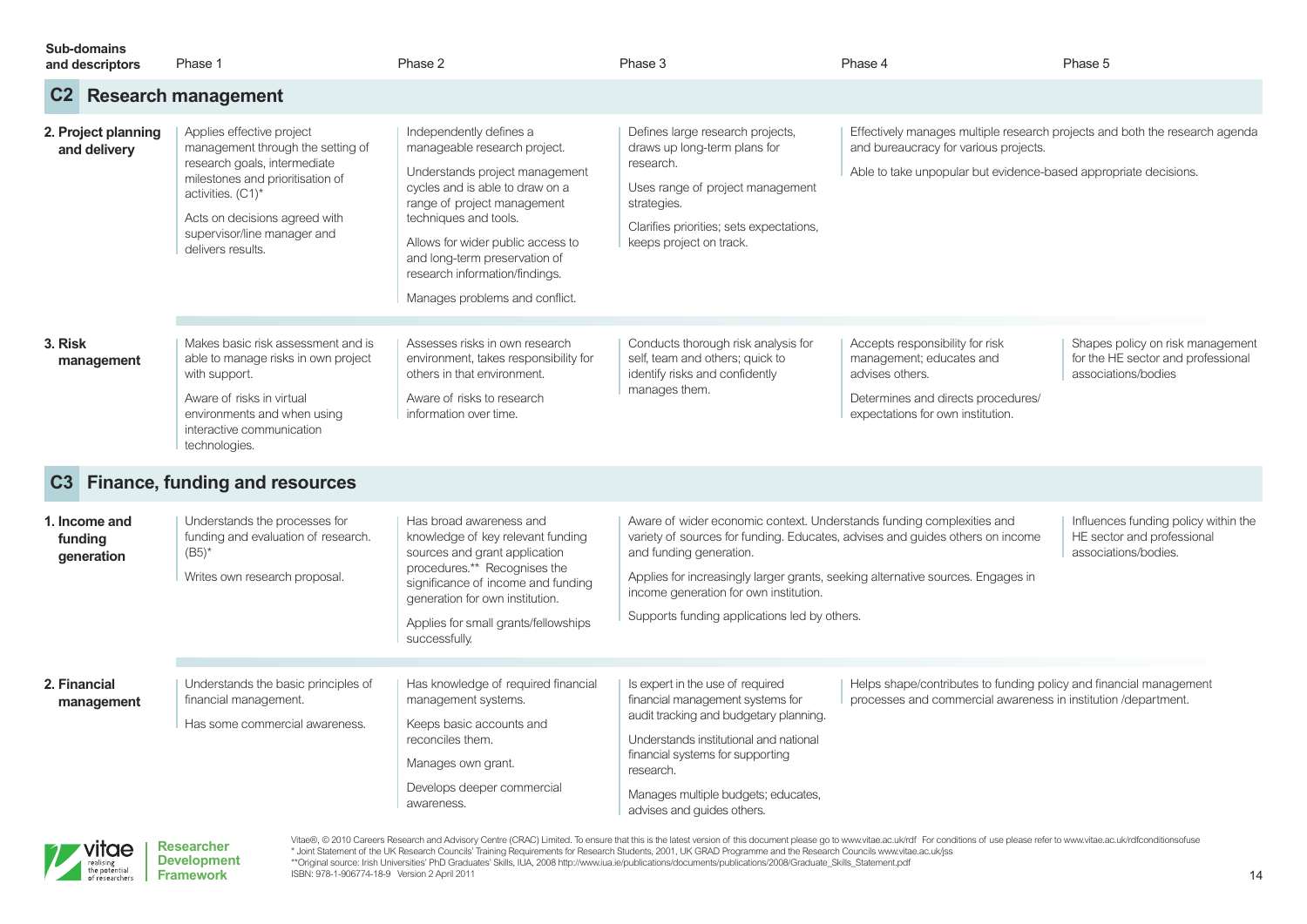| Sub-domains<br>and descriptors     | Phase 1                                                                                                                            | Phase 2                                                                                                                                                                                                                                                                            | Phase 3                                                                                                                                                                                                                                        | Phase 4                                                                                                                                                                                                                                                                                | Phase 5 |
|------------------------------------|------------------------------------------------------------------------------------------------------------------------------------|------------------------------------------------------------------------------------------------------------------------------------------------------------------------------------------------------------------------------------------------------------------------------------|------------------------------------------------------------------------------------------------------------------------------------------------------------------------------------------------------------------------------------------------|----------------------------------------------------------------------------------------------------------------------------------------------------------------------------------------------------------------------------------------------------------------------------------------|---------|
| C3                                 | <b>Finance, funding and resources</b>                                                                                              |                                                                                                                                                                                                                                                                                    |                                                                                                                                                                                                                                                |                                                                                                                                                                                                                                                                                        |         |
| 3. Infrastructure<br>and resources | Makes efficient use of available<br>resources.<br>Knows immediate academic<br>system/work environment,<br>departmental or faculty. | Makes creative use of available<br>resources; cultivates useful<br>connections.<br>Aware of research organisations'<br>reporting mechanisms and house<br>styles, and of procurement law and<br>best practice.<br>Recognises corporate culture and<br>what is acceptable within it; | Contributes to the planning and<br>resource management of the<br>department; accepts responsibility<br>for own and others' actions.<br>Procures and maintains resources<br>appropriate to range of projects;<br>mindful of economies of scale. | Drives/directs/influences internal use of infrastructure and resources.<br>Contributes to institutional administration and governance; chairs high level<br>institutional committees.<br>Makes persuasive arguments for the allocation of resources and appropriate<br>infrastructure. |         |

acknowledges the impact of own

role within it.

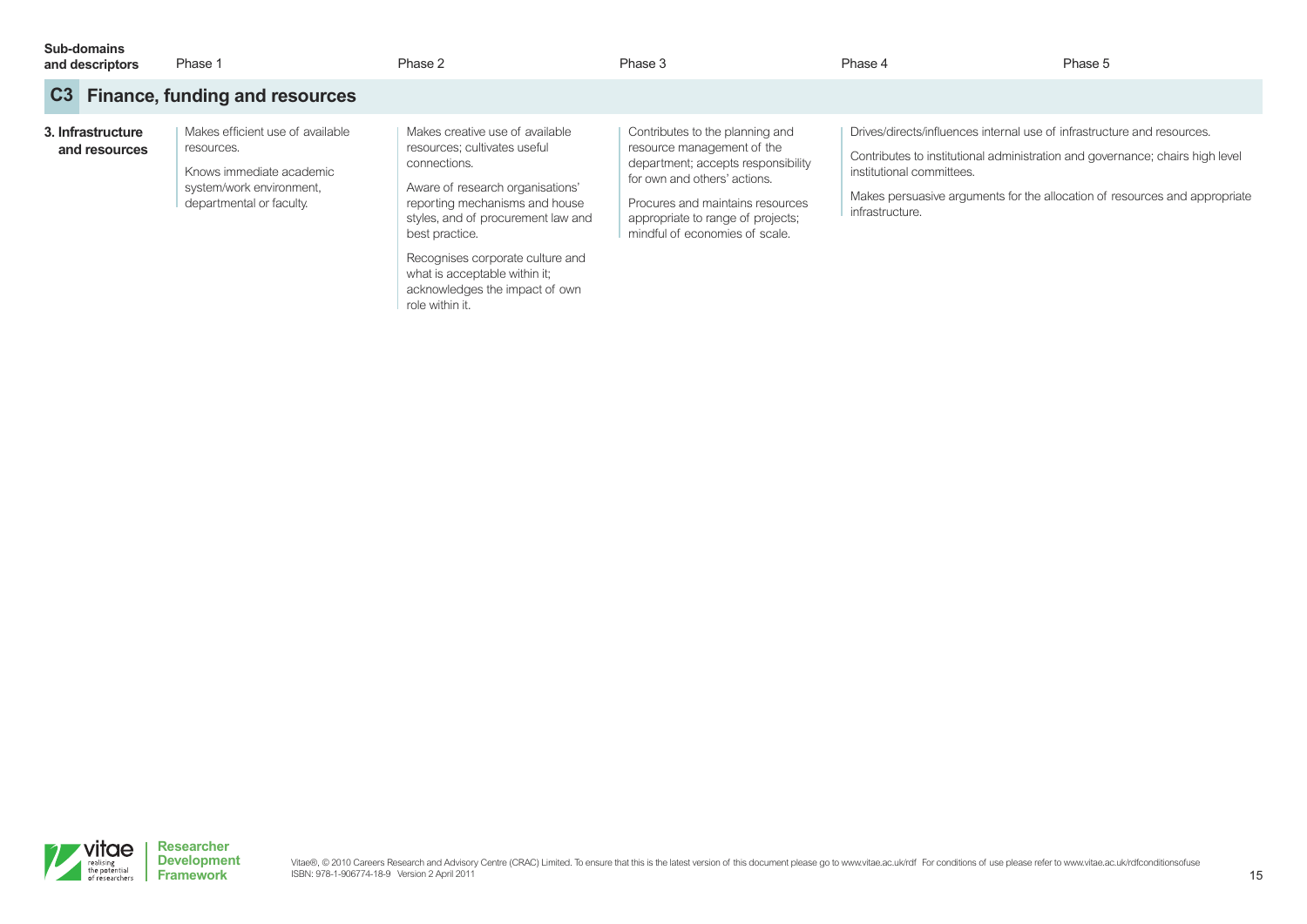# **Domain D: Engagement, influence and impact**

This domain contains the knowledge, understanding and skills needed to engage with, influence and impact on the academic, social, cultural and economic context.

| <b>Sub-domains</b><br>and descriptors |  | Phase 1                                                                                                                                                                                                                                                                        | Phase 2                                                                                                                                                                                                                                                                                                              | Phase 3                                                                                                                                                                                                                                                                                                                                                                                            | Phase 4                                                                                                                                                | Phase 5 |
|---------------------------------------|--|--------------------------------------------------------------------------------------------------------------------------------------------------------------------------------------------------------------------------------------------------------------------------------|----------------------------------------------------------------------------------------------------------------------------------------------------------------------------------------------------------------------------------------------------------------------------------------------------------------------|----------------------------------------------------------------------------------------------------------------------------------------------------------------------------------------------------------------------------------------------------------------------------------------------------------------------------------------------------------------------------------------------------|--------------------------------------------------------------------------------------------------------------------------------------------------------|---------|
| D <sub>1</sub>                        |  | <b>Working with others</b>                                                                                                                                                                                                                                                     |                                                                                                                                                                                                                                                                                                                      |                                                                                                                                                                                                                                                                                                                                                                                                    |                                                                                                                                                        |         |
| 1. Collegiality                       |  | Shows consideration to others.<br>Listens, gives and receives<br>feedback and responds<br>perceptively to others. (F3)*                                                                                                                                                        | Is approachable, demonstrates<br>interpersonal sensitivity.<br>Ensures everyone has a shared<br>understanding.                                                                                                                                                                                                       | Keeps people informed of wider<br>institutional issues. Promotes<br>collegiality, regardless of status.<br>Engages in supportive peer review<br>with colleagues.                                                                                                                                                                                                                                   | Exemplar for collegial behaviour in department/institution.<br>Cascades knowledge.<br>Solicits and attends to feedback from colleagues at all levels.  |         |
| 2. Team working                       |  | Understands own behaviours and<br>impact on others when working in<br>and contributing to the success of<br>formal and informal teams. (F2)*<br>Appreciates contributions of other<br>team members including<br>non-academic members. Thanks<br>people for their contribution. | Understands leadership in team<br>environments; recognises the<br>strengths of team members and<br>works effectively to achieve mutual<br>goals.**<br>Coaches less experienced<br>researchers and students.<br>Gives credit to people for their<br>contribution.<br>Builds support and coalitions to<br>attain goals | Leads, manages and delegates<br>impartially.<br>Is sensitive to intentions, needs and<br>positions of team members; acts<br>accordingly to achieve success.<br>Manages expectations and resolves<br>conflict.<br>Coaches team members; helps<br>team members clarify their roles<br>and responsibilities.<br>Acknowledges the results of the<br>team.<br>Actively seeks collaborative<br>partners. | Recruits, trains and builds sustainable team; develops staff and facilitates<br>relationships.<br>Collaborates with key figures/teams internationally. |         |

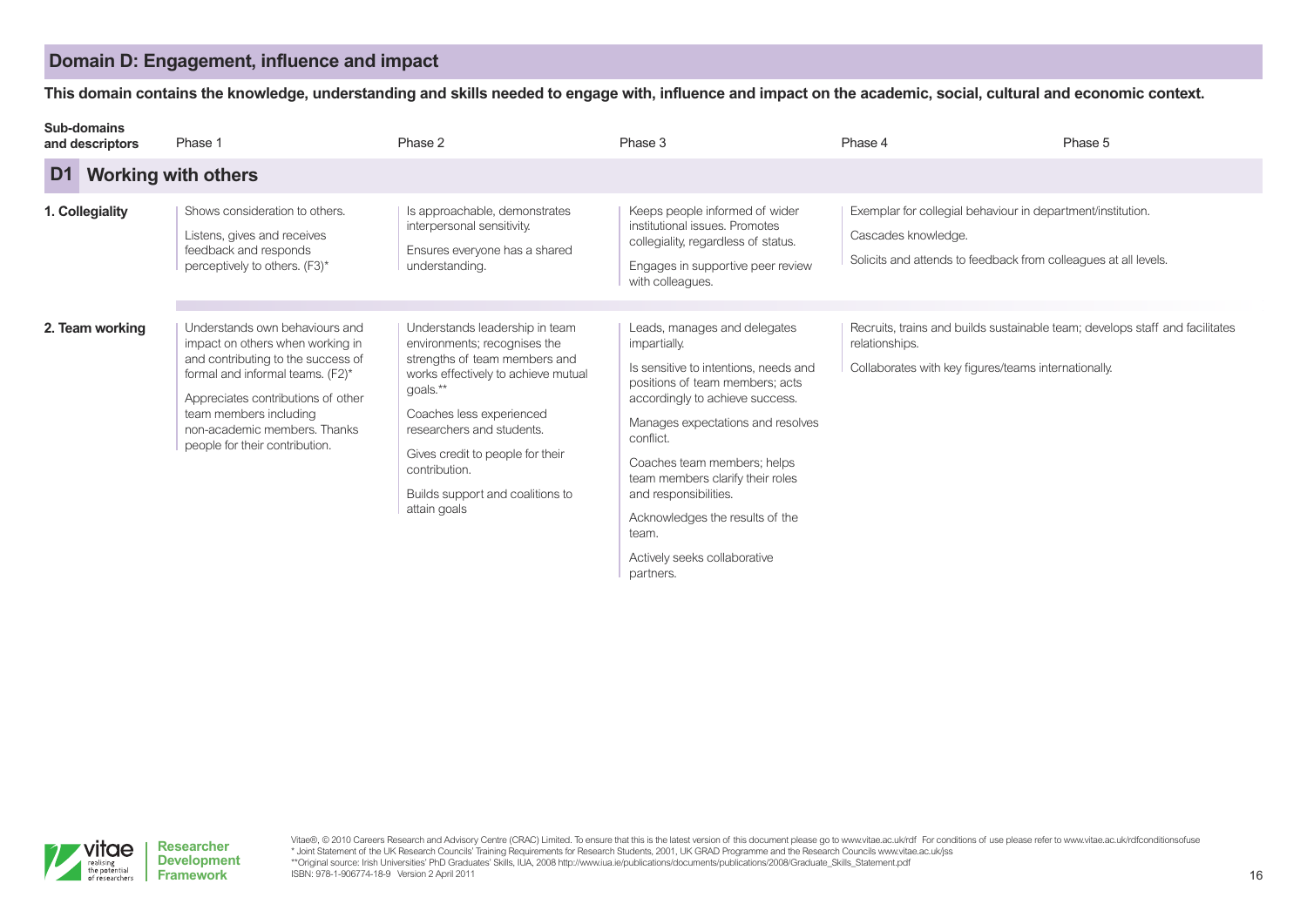| <b>Sub-domains</b><br>and descriptors | Phase 1                                                                                                                                                                                                                | Phase 2                                                                                                                                                                                                                                                                                                                                                                                                                     | Phase 3                                                                                                                                                                                                                                                                                                                                      | Phase 4                                                                                                                                                                                                                                                             | Phase 5 |
|---------------------------------------|------------------------------------------------------------------------------------------------------------------------------------------------------------------------------------------------------------------------|-----------------------------------------------------------------------------------------------------------------------------------------------------------------------------------------------------------------------------------------------------------------------------------------------------------------------------------------------------------------------------------------------------------------------------|----------------------------------------------------------------------------------------------------------------------------------------------------------------------------------------------------------------------------------------------------------------------------------------------------------------------------------------------|---------------------------------------------------------------------------------------------------------------------------------------------------------------------------------------------------------------------------------------------------------------------|---------|
| D1                                    | <b>Working with others</b>                                                                                                                                                                                             |                                                                                                                                                                                                                                                                                                                                                                                                                             |                                                                                                                                                                                                                                                                                                                                              |                                                                                                                                                                                                                                                                     |         |
| 3. People<br>management               | Negotiates activities and deadlines<br>with supervisor/line manager.                                                                                                                                                   | Develops own management style.<br>Supervises/manages and develops<br>less experienced researchers and<br>students with sensitivity.<br>States clear expectations, clarifies<br>goals and negotiates realistic<br>deadlines so that people know what<br>is expected of them.<br>Sets an example in relation to<br>equality and diversity matters;<br>challenges inappropriate behaviour.<br>Motivates and encourages others. | Has established an independent<br>personal management style.<br>Rewards good performance and<br>deals effectively with<br>under-performance.<br>Explains the rationale behind<br>decisions and the importance of<br>issues.<br>Ensures appropriate equality and<br>diversity policies and procedures<br>are implemented.<br>Empowers others. | Creates nurturing/supportive culture for others.<br>Ensures the implementation of equality and diversity policies.<br>Leads by example, inspires others, communicates vision.                                                                                       |         |
| 4. Supervision                        | Engages in peer support and<br>evaluation, and undergraduate<br>support and assessment.                                                                                                                                | Provides support and advice to<br>peers and less experienced<br>researchers.<br>Takes on co-supervision role.<br>Welcomes feedback on own<br>supervisory skills.                                                                                                                                                                                                                                                            | Encourages the development of autonomy in others.<br>Keeps up to date with supervision policy and procedure.                                                                                                                                                                                                                                 | Takes on lead supervisor role. Supports the development of supervision skills in others.<br>Actively seeks feedback on own supervisory skills and techniques; provides feedback for less experienced colleagues.                                                    |         |
| 5. Mentoring                          | Effectively supports the learning of<br>others when involved in teaching,<br>mentoring, demonstrating or other<br>research activities. (E5)*<br>Recognises the importance of<br>mentorship and receiving<br>mentoring. | Develops skills as a mentor and<br>uses own mentorship effectively.<br>Encourages peers and less<br>experienced researchers to present<br>at conferences, write and publish<br>joint or individual papers.<br>Acts as a mentor to students.                                                                                                                                                                                 | Acts as mentor to less experienced<br>colleagues.<br>Helps mentees and other people to<br>see opportunities and take up new<br>challenges.<br>Identifies potential in others;<br>empowers people.<br>Sets challenges but builds and<br>develops confidence; manages the                                                                      | Is a role model. Shares networks; creates opportunities for others.<br>Shapes the mentoring strategy of own institution.<br>Involves people in decision making and leadership roles, promoting their<br>autonomy.<br>Nurtures talent; develops skilled researchers. |         |

over-confident.



Vitae®, © 2010 Careers Research and Advisory Centre (CRAC) Limited. To ensure that this is the latest version of this document please go to [www.vitae.ac.uk/rdf](http://www.vitae.ac.uk/rdf) For conditions of use please refer to www.vitae.ac.uk/rdfcondi ISBN: 978-1-906774-18-9 Version 2 April 2011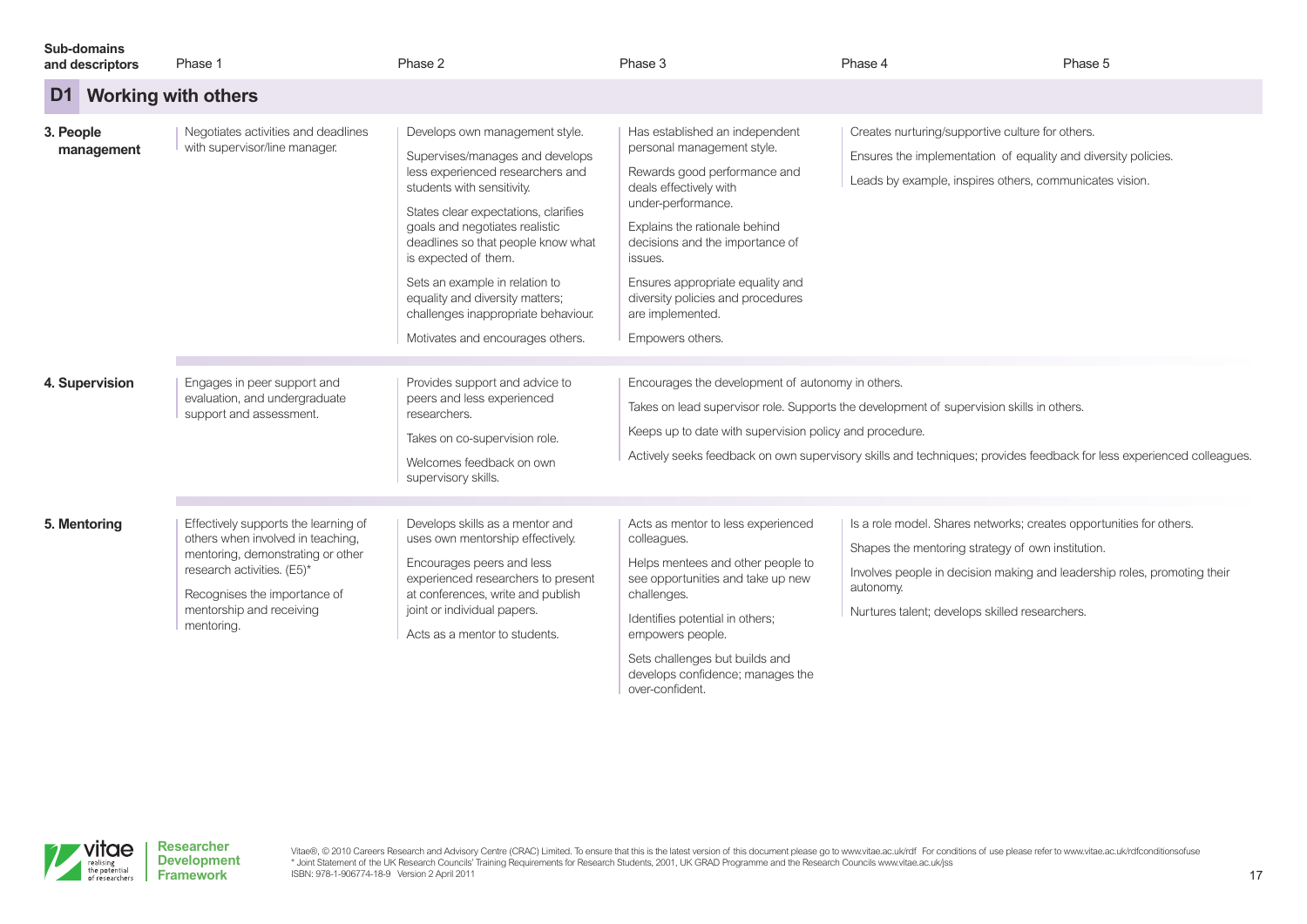|  | <b>Sub-domains</b> |  |
|--|--------------------|--|
|  |                    |  |
|  |                    |  |
|  |                    |  |
|  |                    |  |

| D1 Working with others         |                                                                                                                                                                                                                                                                                                                     |                                                                                                                                                                                                                                                                                                                                                       |                                                                                                                                                                                                                                                                                                                                                                                                                                                                                                                                                                                                                                           |                                                                                                                                                                                                                                                                                                                                                                                                                                   |                                                                                                                   |
|--------------------------------|---------------------------------------------------------------------------------------------------------------------------------------------------------------------------------------------------------------------------------------------------------------------------------------------------------------------|-------------------------------------------------------------------------------------------------------------------------------------------------------------------------------------------------------------------------------------------------------------------------------------------------------------------------------------------------------|-------------------------------------------------------------------------------------------------------------------------------------------------------------------------------------------------------------------------------------------------------------------------------------------------------------------------------------------------------------------------------------------------------------------------------------------------------------------------------------------------------------------------------------------------------------------------------------------------------------------------------------------|-----------------------------------------------------------------------------------------------------------------------------------------------------------------------------------------------------------------------------------------------------------------------------------------------------------------------------------------------------------------------------------------------------------------------------------|-------------------------------------------------------------------------------------------------------------------|
| 6. Influence and<br>leadership | Engages in debate and invites<br>challenge.<br>Develops awareness of need to<br>gain support.<br>Recognises implications of own<br>research for real life contexts.<br>Learns of the value to academia of<br>engaging in dialogue with those<br>who use the outputs of research to<br>achieve influence and impact. | Influences and leads less<br>experienced researchers and<br>students.<br>Listens actively and communicates<br>confidently. Presents a convincing<br>case.<br>Engages with stakeholders and<br>users of research to extend<br>influence and impact of research<br>within and beyond academia.<br>Develops awareness of different<br>leadership styles. | Takes responsibility for key areas of<br>work within the institution.<br>Generates excitement about ideas.<br>Recognises and encourages the<br>contributions of others and uses them<br>to best effect.<br>Offers ideas that encourage people<br>to think differently; states expectations<br>clearly as a role model.<br>Develops own leadership style.<br>Protects less experienced<br>researchers in an academic context.<br>Demonstrates initiative and<br>competence in leading people,<br>resources and services, formally or<br>infomally<br>Influences and provides leadership<br>in committees and in external<br>relationships. | Highly influential in academic and<br>non-academic spheres. Presents<br>and defends strong or radical ideas.<br>Is recognised as making significant<br>contributions to policy-making<br>bodies and academic committees.<br>Can use range of leadership styles;<br>includes and enables others:<br>convinces through argument;<br>involves others in decisions.<br>Promotes the value of own staff and<br>department/institution. | Has exceptional influence;<br>internationally renowned.<br>Input sought by policy makers,<br>funding bodies, etc. |
| 7. Collaboration               | Aware of the value of working<br>collaboratively to benefit research<br>and for maximising the potential for<br>impact.<br>Co-produces research outputs with<br>supervisors/research leaders.<br>Recognises common/conflicting<br>interests within own and adjacent<br>disciplines/research areas.                  | Builds collaborative relationships<br>with a range of colleagues within<br>own and adjacent<br>disciplines/research areas and with<br>stakeholders and users of research<br>to co-produce research outputs.<br>Actively participates in and<br>contributes to collaborations and<br>external relationships.                                           | Manages and negotiates<br>collaborations and external<br>relationships; contributes to<br>development of discipline/research<br>area.<br>Works in multi- or cross-disciplinary<br>contexts; thinks comparatively.                                                                                                                                                                                                                                                                                                                                                                                                                         | Builds collaborative relationships with a range of external organisations and<br>bodies; negotiates at national and international level.<br>Actively builds capacity in collaborations and external relationships nationally<br>and internationally; contributes to reputation and vibrancy of<br>department/institution.                                                                                                         |                                                                                                                   |
| 8. Equality and<br>diversity   | Is sensitive to and respectful of<br>individual differences. Develops<br>awareness of diversity and<br>difference within working<br>environment.<br>Understands equality and diversity<br>requirements of institution.                                                                                              | Appreciates and works with<br>diversity and difference in<br>education/research.                                                                                                                                                                                                                                                                      | Acts as role model for personal<br>conduct when dealing with diversity<br>and difference; educates, advises<br>and guides less experienced<br>researchers.<br>Makes positive use of diversity and<br>difference to enrich research<br>projects and outputs.                                                                                                                                                                                                                                                                                                                                                                               | Sets example locally, nationally and internationally.<br>Helps shape departmental/institutional policy and implementation.                                                                                                                                                                                                                                                                                                        |                                                                                                                   |

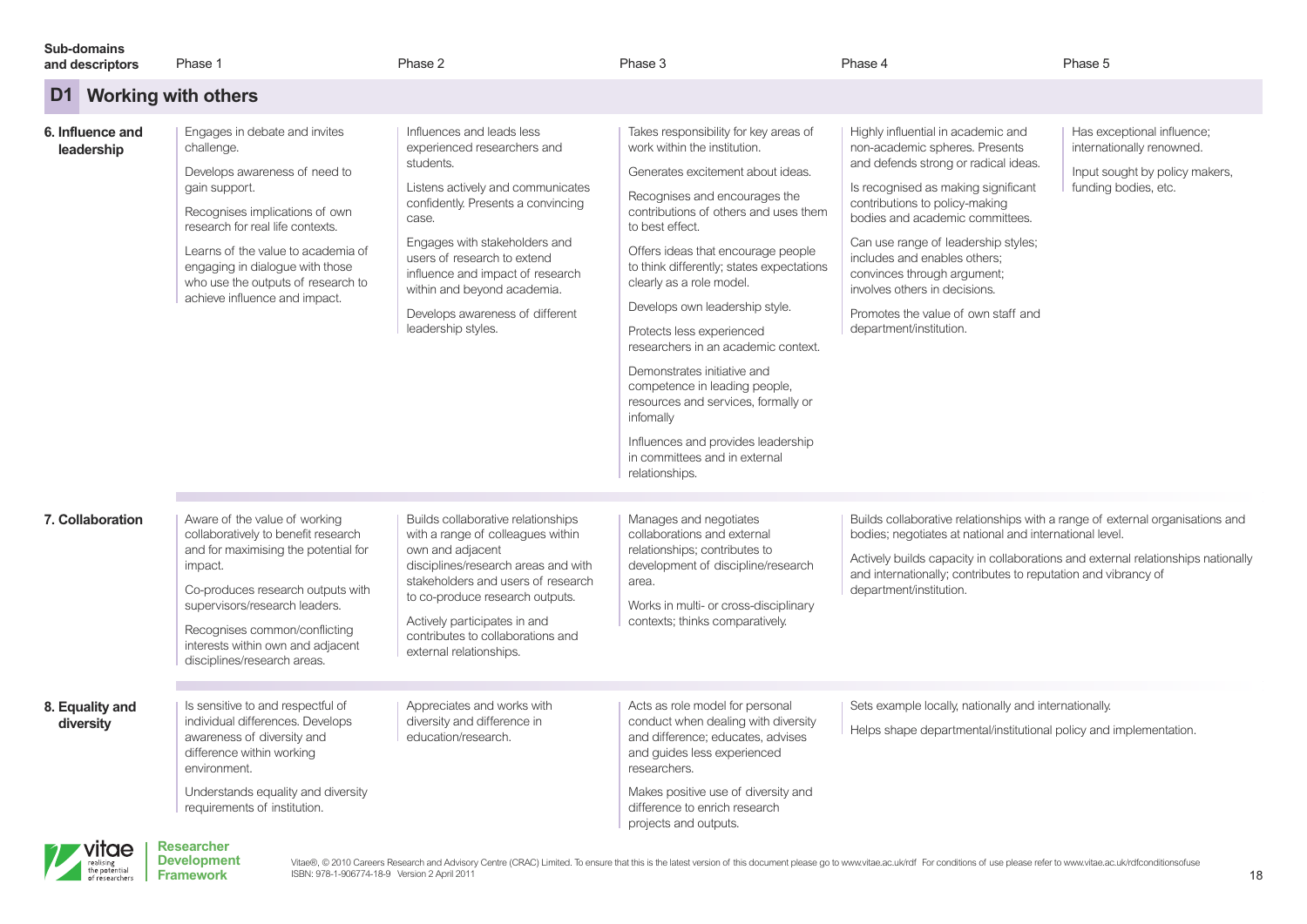**D2 Communication and dissemination Sub-domains and descriptors** Phase 1 Phase 2 Phase 2 Phase 2 Phase 3 Phase 3 Phase 4 Phase 4 Phase 5 Phase 5 Phase 5 Phase 5 Eloquently makes the complex accessible. Demonstrates incisive interrogative and interview techniques. Actively engages in knowledge exchange with the public, business, industry, the professions and other users of research. Varies approach and presents research to professional peers/expert and non-expert audience in an inspirational way. Produces finely honed argument rapidly. **1. Communication methods** Confidently uses e-resources. Establishes and leads virtual research environments. Collaborates and communicates research 'virtually'. Uses national/international media and web media. Continuously seeks self-improvement in terms of media usage. Educates, advises and guides others. Is confident in face-to-face interactions. Uses interactive communication technologies for networking, information/data sharing and promoting research presence. Engages with locally available media. Makes the complex accessible using a wide range of audio-visuals as appropriate. Willingly learns additional skills. Develops skills in a range of communication means, e.g. face-to-face interaction using interactive technologies, and/or textual and visual media, where useful/necessary. Has a web presence as a researcher. Uses audio-visual aids effectively in presentations. Maintains advanced level of knowledge and skill in interactive communication technologies. Is aware of and engages with international media. Is an institutional/disciplinary leader with global presence on key issues. **2. Communication media** Regularly publishes and is involved in editing/may be editor of national publication. Aims for the most prestigious publication in academic and non-academic outlets. Actively seeks collaborative and/or interdisciplinary partners; is lead author on co-authored outputs. Supports and enables less experienced researchers to publish. Understands how research is evaluated and published in print. electronic or other format. Produces publishable material of high standard; may co-author/collaborate with others. Disseminates in a range of research, professional and public outlets. Understands the processes of publication and academic exploitation of research results.  $(B7)^*$ Produces some publishable material in print, electronic or other format. Is developing awareness of the range and diversity of outlets for publications. Chooses to actively publish in a variety of outlets, sometimes solicited contributions; is involved in editing/is editor of international journal or other form of dissemination. Targets appropriate journals/outlets to gain an extensive track record of high quality published research. Internationally and publicly renowned for publications. Serves on influential editorial boards. **3. Publication** Constructs coherent arguments and articulates ideas clearly to a range of audiences, formally and informally, through a variety of techniques. (E2)\* Actively engages in knowledge exchange and debate with colleagues, sometimes between disciplines/research areas. Appreciates the skills of rhetoric. Presents work confidently. Able to persuade others, asking timely and appropriate questions.\* Can communicate research effectively to a diverse and non-specialist audience. Recognises the value of ideas from outside academia and incorporates them where appropriate. Actively engages in inter-disciplinary knowledge exchange.

Willingly peer reviews publications.



Vitae®, © 2010 Careers Research and Advisory Centre (CRAC) Limited. To ensure that this is the latest version of this document please go to [www.vitae.ac.uk/rdf](http://www.vitae.ac.uk/rdf) For conditions of use please refer to www.vitae.ac.uk/rdfcondi \* Joint Statement of the UK Research Councils' Training Requirements for Research Students, 2001, UK GRAD Programme and the Research Councils [www.vitae.ac.uk/jss](http://www.vitae.ac.uk/jss) ISBN: 978-1-906774-18-9 Version 2 April 2011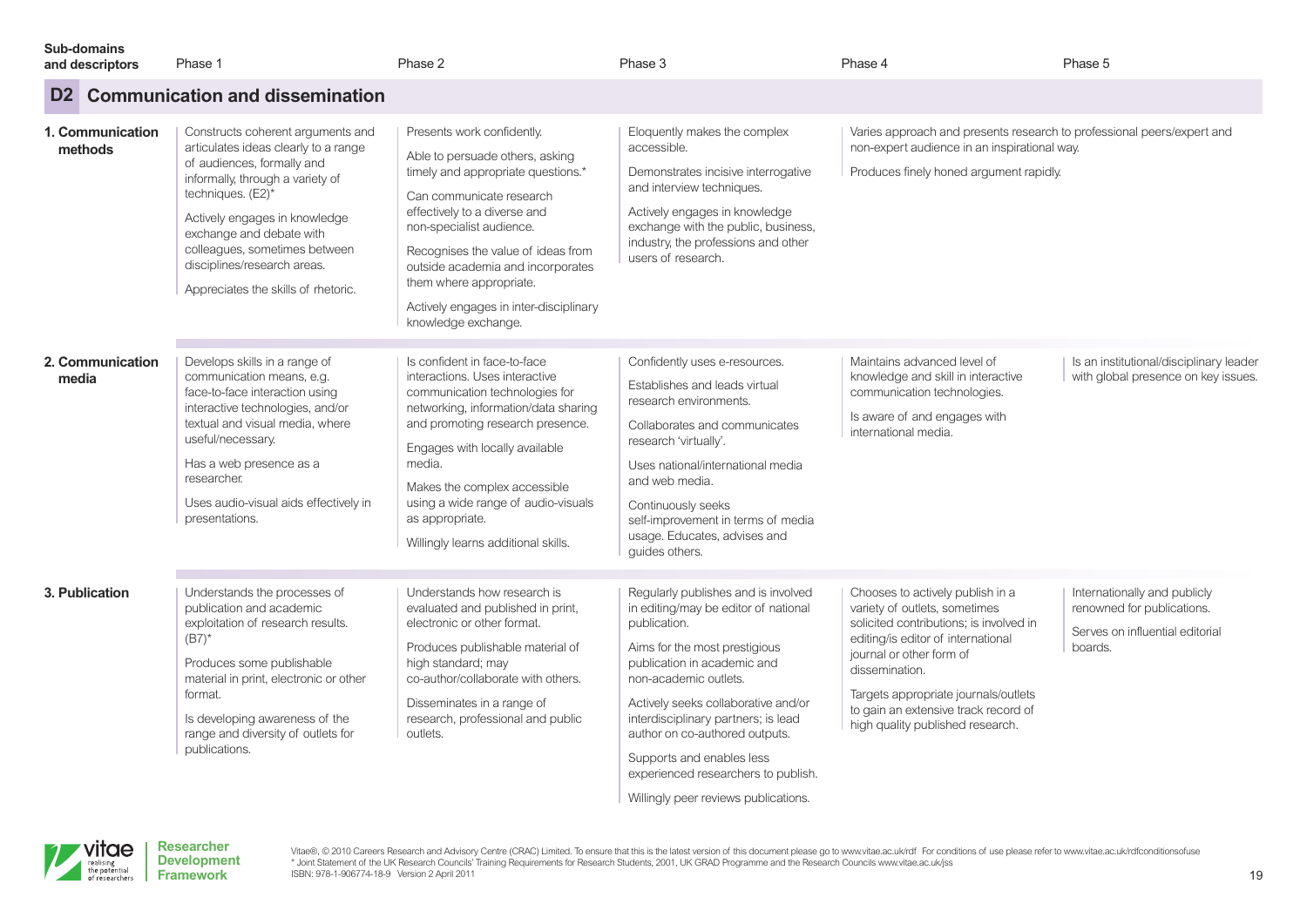| Sub-domains     |  |
|-----------------|--|
| and descriptors |  |

| and descriptors         | Phase 1                                                                                                                                                                                                                                                                                      | Phase 2                                                                                                                                                                                                                                                                                                                                                                                                                                                                                                                   | Phase 3                                                                                                                                                                                                                                                                                                                                                                                                                                                                                                                                                                                             | Phase 4                                                                                                                                                                                                                                                                             | Phase 5                                                                     |
|-------------------------|----------------------------------------------------------------------------------------------------------------------------------------------------------------------------------------------------------------------------------------------------------------------------------------------|---------------------------------------------------------------------------------------------------------------------------------------------------------------------------------------------------------------------------------------------------------------------------------------------------------------------------------------------------------------------------------------------------------------------------------------------------------------------------------------------------------------------------|-----------------------------------------------------------------------------------------------------------------------------------------------------------------------------------------------------------------------------------------------------------------------------------------------------------------------------------------------------------------------------------------------------------------------------------------------------------------------------------------------------------------------------------------------------------------------------------------------------|-------------------------------------------------------------------------------------------------------------------------------------------------------------------------------------------------------------------------------------------------------------------------------------|-----------------------------------------------------------------------------|
| D <sub>3</sub>          | <b>Engagement and impact</b>                                                                                                                                                                                                                                                                 |                                                                                                                                                                                                                                                                                                                                                                                                                                                                                                                           |                                                                                                                                                                                                                                                                                                                                                                                                                                                                                                                                                                                                     |                                                                                                                                                                                                                                                                                     |                                                                             |
| 1. Teaching             | Contributes to teaching at<br>undergraduate level.<br>Assists in the supervision of<br>undergraduate projects.<br>Participates in research meetings<br>(seminars, workshops, conferences,<br>etc). Has a developing awareness<br>of the ways research<br>influences/interacts with teaching. | Has a developing awareness of<br>own teaching style and techniques.<br>Is involved with the assessment of<br>student knowledge and supervision<br>of projects.<br>Assists in the development of<br>student research skills.<br>Willing to co-supervise<br>postgraduate research projects.<br>Recognises the significance of<br>translating research into other<br>educational outputs; seeks ways for<br>own research to influence teaching.<br>Organises research meetings;<br>seminars, workshops, conferences,<br>etc. | Improves own approach and<br>develops wider repertoire of<br>teaching styles and techniques.<br>Contributes to and manages the<br>teaching and learning programmes<br>in the department and contributes<br>to the development of the<br>curriculum in own area.<br>Values the<br>teaching-learning-research<br>connection and interactions.<br>Educates, advises, guides and<br>manages less experienced<br>researchers.<br>Builds supervisory experiences;<br>supervises postgraduate<br>researchers; acts as external<br>examiner at doctoral level.<br>Attracts new postgraduate<br>researchers. | Leads teaching programmes and their evaluation/quality assurance<br>procedures.<br>Pursues opportunities to develop research-informed teaching. Actively<br>encourages and promotes a culture that links research and teaching.<br>Mentors supervisors of postgraduate researchers. |                                                                             |
| 2. Public<br>engagement | Understands and appreciates the<br>value of engaging with the public,<br>willingly participates.<br>Open to influence of public<br>interactions on own work.<br>Responds to local opportunities and<br>existing activities; presents aspects<br>of research at public events.                | Contributes to promoting the public<br>understanding of own research<br>area. $(E4)^*$<br>Actively seeks ways to realise<br>opportunities for public<br>engagement.<br>Facilitates engagement with others,<br>leads on local opportunities, is<br>involved with national programmes;<br>makes appropriate use of external<br>support for these activities.<br>Recognises the mutual benefit of<br>engagement to research,<br>researchers and the public.                                                                  | Facilitates opportunities for public<br>dialogue, connects with users of<br>research and beneficiaries: leads<br>major public engagement projects<br>and funding applications.<br>Helps to shape the public's<br>conception of research. Facilitates a<br>dialogue between the public and<br>researchers; educates, advises and<br>guides less experienced<br>researchers about the importance<br>of public engagement.<br>Initiates activities; building track<br>record of public engagement.<br>Creates a climate where<br>engagement activity is valued.                                        | projects and supports funding applications.<br>Is known advocate for public engagement in discipline/research area;<br>Occupies specific public engagement post(s) or personal chair.                                                                                               | Establishes public engagement reputation, gives strategic support, promotes |



Vitae®, @ 2010 Careers Research and Advisory Centre (CRAC) Limited. To ensure that this is the latest version of this document please go to [www.vitae.ac.uk/rdf](http://www.vitae.ac.uk/rdf) For conditions of use please refer to www.vitae.ac.uk/rdfoondi \* Joint Statement of the UK Research Councils' Training Requirements for Research Students, 2001, UK GRAD Programme and the Research Councils [www.vitae.ac.uk/jss](http://www.vitae.ac.uk/jss) ISBN: 978-1-906774-18-9 Version 2 April 2011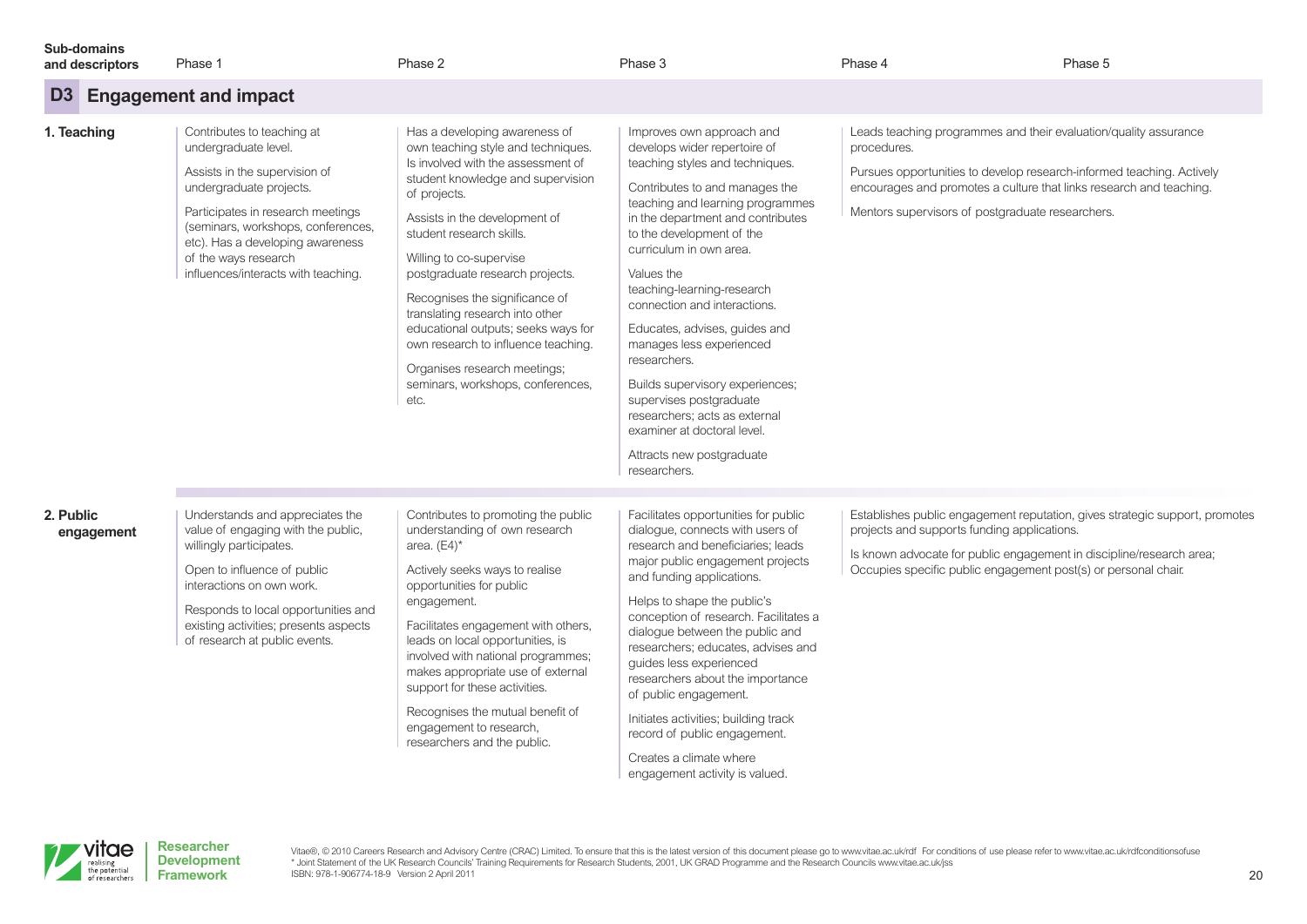|  | Sub-domains |
|--|-------------|
|  |             |
|  |             |
|  |             |

its fitness for purpose.

#### **D3 Engagement and impact and descriptors** Phase 1 Phase 2 Phase 2 Phase 2 Phase 3 Phase 3 Phase 4 Phase 4 Phase 5 Phase 5 Phase 5 Phase 5 Produces research which can inform the development or enhancement of policy. Educates, advises and guides less experienced researchers. Recognises, understands and appreciates the importance of policy making to research and the importance of research to policy making. Engages in dialogue with the public, policy makers, government and other key organisations. Evaluates the impact of policy and Understands the relevant policy-making processes and presents findings in a policy friendly format. Analyses policies and understands the wider contexts in which they are situated. Understands/builds the relationship between academia and the policy-making process and makes the appropriate links to influence policy making. Advises and informs all staff on impact of policy on research. Has the ability to get research knowledge into the policy-making process through a variety of mechanisms. Is able to influence policy by working directly with key policy makers. **4. Policy** Leads others in a range of environments to solve problems in a creative and innovative manner. Builds strong networks to acquire resources and influence change through knowledge exchange. Turns ideas into real ventures which enrich research and transfer knowledge and expertise to wider audiences internally and externally. Recognises potential for new products and novel applications of research for commercial and/or social benefit. Highly skilled at developing relationships in business/commercial context; commercially and socially aware. Educates, advises and guides less experienced researchers. Demonstrates high motivation and commitment to take forward enterprising ideas. Appreciates the significance of the research-enterprise relationship. Understands different environments, appreciates and, where appropriate, contributes to knowledge exchange within society.\*\* Becomes more aware of commercialisation, entrepreneurship/intrapreneurship and social enterprise. Creates ideas and identifies opportunities internally and externally. Develops ideas in an innovative manner within own institution or externally. Understands the process of commercial exploitation of research results. (B7)\* Learns of the value to academia of establishing relationships in business/commercial context. Stimulates, creates and builds extensive relationships in business/commercial context. Establishes recognised reputation for enterprise and knowledge exchange. Provides strategic leadership and support to others relating to enterprise. Is highly skilled in getting new technologies and/or new ideas adopted by non-research specialists/industry. Acts as advocate for enterprise. **3. Enterprise**